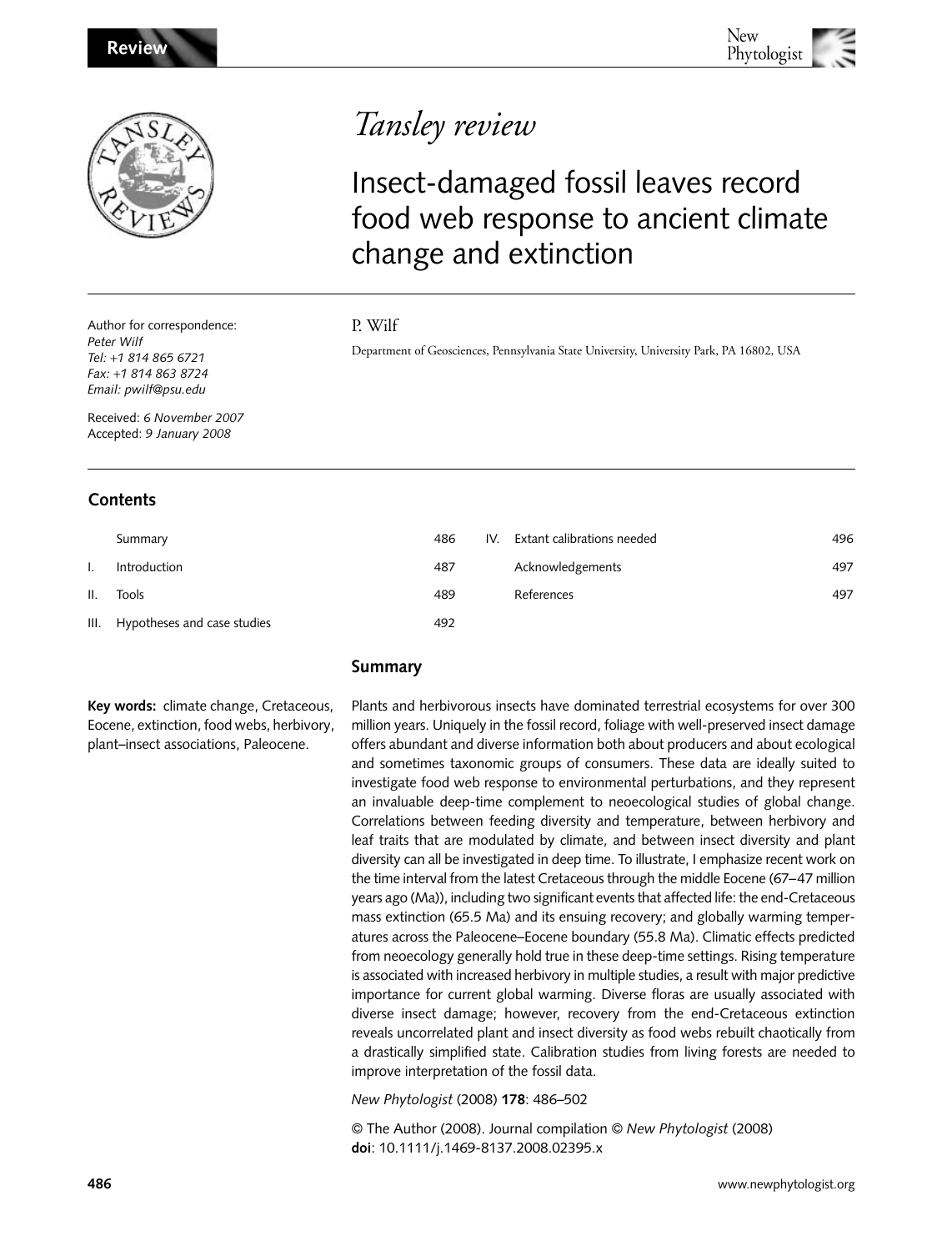# **I. Introduction**

How do food webs evolve through time, and how do they respond to major environmental perturbations? Despite the broad appeal of these questions, the deep-time (before *c*. 2 million years ago (Ma)) fossil record has virtually no assemblages wherein the diversity and composition of more than one level of a food web can be reasonably documented with directly preserved evidence of one group's feeding on another. Numerous productive examples exist of single associations (e.g. Collinson & Hooker, 2000; Richter & Baszio, 2001a; Tsujita & Westermann, 2001; Kowalewski, 2002; Prasad *et al*., 2005) or, more rarely, diverse prey associated with typically undiverse representation of predator diversity such as shell drillhole or coprolite morphotypes (e.g. Richter & Baszio, 2001b; Vannier & Chen, 2005). Fossil food web research has thus emphasized a combination of reconstructions from paleontological inference (Chin & Gill, 1996), isotope geochemistry (Quade *et al*., 1992; D'Hondt *et al*., 1998; Schweizer *et al.*, 2007), and theoretical modeling (Solé *et al.*, 2002; Roopnarine, 2006).

The paleobotanical record offers a bright spot in this challenging landscape because bulk assemblages of fossil plant organs frequently bear diverse and well-preserved tissue damage that is diagnostic of insect herbivores. Thus plant fossils, uniquely in the fossil record, present abundant and diverse information about at least two, and sometimes more (when there is evidence of predation) levels of a food web. The abundance of fossil plant–insect associations is particularly fortuitous because they represent the two dominant clades of macroscopic organisms and their trophic associations (Schoonhoven *et al*., 2005). The insect body-fossil record is episodic, being heavily biased towards the exceptional preservation found in some amber and lake deposits (Labandeira & Sepkoski, 1993; Grimaldi & Engel, 2005). Fossil plants occur much more evenly through time and space, including many important intervals and regions that lack any significant quantity of insect body-fossils. Even when insect fossils are present in the same deposits as plants, both are dispersed and extremely infrequently found in direct trophic association (Nishida & Hayashi, 1996), whereas insect damage offers direct ecological evidence that complements body fossils. Highly stereotyped insect damage can diagnose particular insect clades feeding on well-defined plant hosts in the past, offering unique calibration data for coevolutionary hypotheses, as seen for rolled-leaf hispine beetle feeding on latest Cretaceous gingers (Wilf *et al*., 2000 and discussions in: Grimaldi & Engel, 2005; McKenna & Farrell, 2006; Chaboo, 2007; Gómez-Zurita *et al*., 2007).

The fossil record of plants eaten by insects has been recently treated elsewhere (see below), although there is much less literature than in mainstream paleobotany and paleoentomology. Damaged plant tissues comprise one portion of a spectrum of evidence for ancient associations that also includes coprolites,

*Tansley review*

gut contents, insect mouthparts, and plant reproductive structures. My focus here is on how insect-damaged fossil plants can be used to interpret past environmental change, and for other aspects of the rich and informative associational record I refer the reader to an incomplete selection of reviews and particularly significant papers (Opler, 1973; Hickey & Hodges, 1975; Crane & Jarzembowski, 1980; Rozefelds, 1985; Scott *et al*., 1992, 1995, 2004; Stephenson & Scott, 1992; Labandeira & Sepkoski, 1993; Labandeira *et al*., 1994; Ash, 1996; Labandeira & Phillips, 1996a,b, 2002; Labandeira, 1997, 1998, 2005, 2006, 2007a,b; Glasspool *et al*., 2003; Erwin & Schick, 2007).

As shown in the above contributions and summarized most recently by Labandeira (2006, 2007b), there is evidence for insect herbivory as early as the Late Silurian (Edwards *et al*., 1995; 417 Ma; spores and other plant matter in coprolites). Folivory, in particular, has been a major feature of terrestrial ecosystems since at least the Late Carboniferous (305 Ma). By this time, most functional feeding groups were present (but mostly perpetrated by extinct insect clades such as Palaeodictyoptera): external feeding, piercing-and-sucking, boring, galling, seed predation, and oviposition, which is not a feeding group in the strict sense but makes comparable use of plant tissues. By the Late Triassic, the remaining feeding group, leaf mining, had appeared in Gondwana (Rozefelds, 1985; Scott *et al*., 2004), and the dominant herbivores belonged to the major extant clades of Orthopterida, Hemiptera, and Holometabola.

Although fossil insect damage has been found on all plant organs, compressed leaves offer the most consistently abundant, diverse, widespread, and accessible record through time (Fig. 1); however, other modes of preservation, including the three-dimensional, anatomical preservation found in cherts and coal balls, can be extremely prolific in certain time intervals and settings (Labandeira & Phillips, 1996a,b, 2002). Compressed leaves are by far the most common type of plant macrofossil. For example, 66% of more than 46 300 plant macrofossil occurrences in the Paleobiology Database (paleodb.org, queried 16 July 2007) are leaves, and these overwhelmingly come from compression floras (technically termed adpression or compression-impression floras). Leaf compression floras, compared with wood, fruit, and seed assemblages (and most other types of fossil such as bone and shells), typically represent very little time-averaging  $(10^{0-2} \text{ yr})$ for fluvially deposited leaf assemblages, or  $10^{2-4}$  yr for lake deposits, vs  $10^{3-6}$  yr for bone beds) and, with very rare and easily detected exceptions, cannot be reworked into younger sediments (Wing & DiMichele, 1995). Moreover, compression floras are taphonomically consistent through time because they typically represent a limited number of fluvial and lacustrine paleoenvironments (Wing & DiMichele, 1995; Behrensmeyer *et al*., 2000). Leaf fossils can be collected with relative ease to sample sizes in the thousands from surface outcrops, where they are often associated with detailed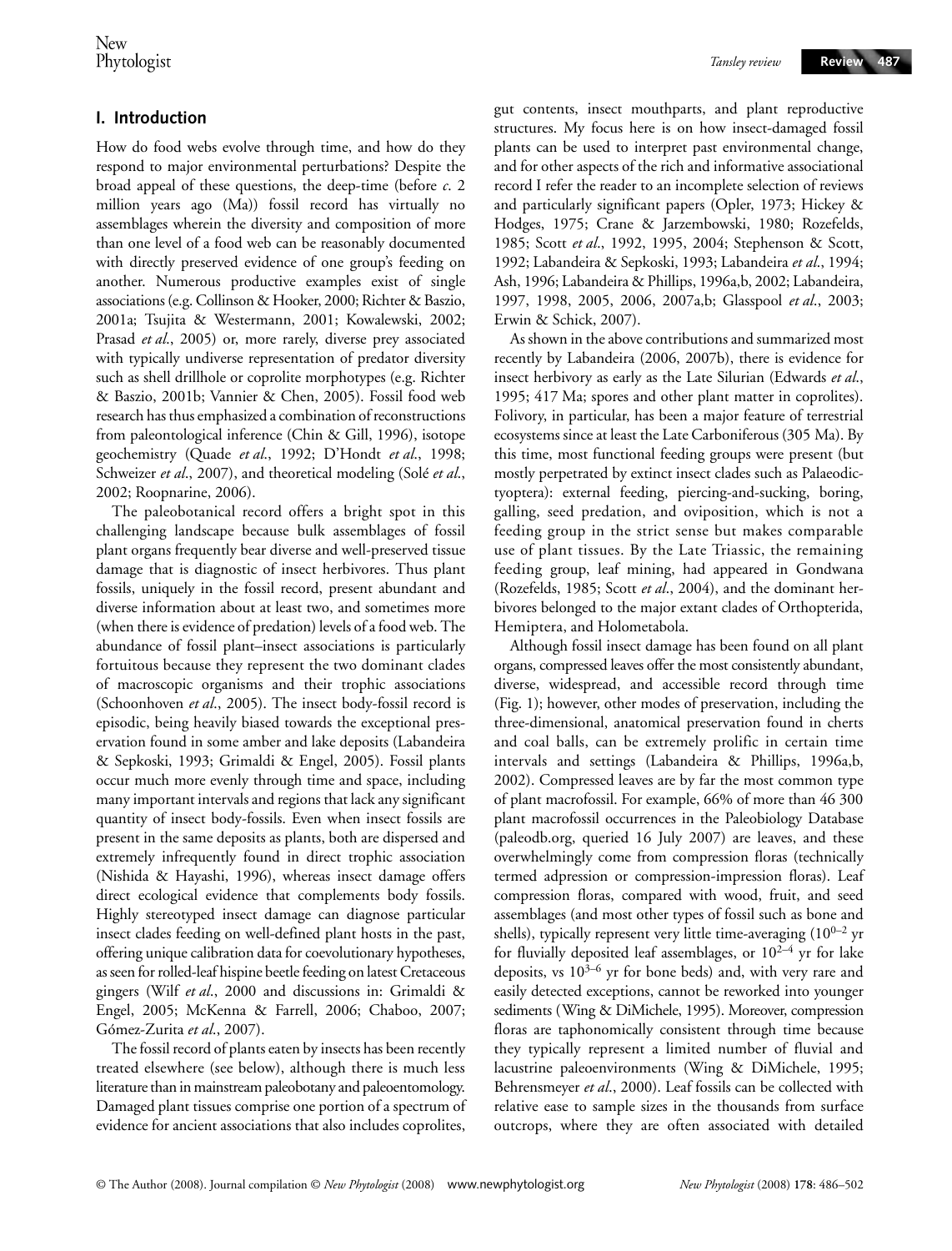

**Fig. 1** Selected examples of fossil insect damage from the early Eocene Sourdough (a, b) and late Paleocene Clarkforkian (c) floras of southwestern Wyoming (Table 1). Bars, 1 cm. (a) Serpentine mine (damage type 44) on a Lauraceae leaf. Note oviposition site near apex (arrow; the fossil leaf is missing a fragment under the initial and above the mature portion of the mine); increase in mine width towards base of leaf; dark, medially confined, undulatory frass trail; necrotic reaction tissue, generated by the leaf, on mine border; and circular termination chamber near margin. Likely culprit: Nepticulidae, Lepidoptera. Specimen: National Museum of Natural History (USNM) 498162, USNM locality 41352. (b) *Platycarya americana* (Juglandaceae, two specimens), specimen at left skeletonized with extensive removal of high-order (fine) venation (damage type 21; USNM 498163, USNM loc. 41332). (c) Series of circular skeletonized areas with leaf case shelter sites preserved as unskeletonized zones in centers (damage type 38) on *Corylites* sp. (Betulaceae). Note incomplete feeding site at center right and completely excised area at lower left, used to make a leaf case. This feeding syndrome is typical of fairy moths (Incurvariidae, Lepidoptera; USNM 498164, USNM loc. 41270). See Labandeira *et al*. (2007b) and references therein for a complete inventory of fossil damage types. Photography by Chip Clark, National Museum of Natural History.

stratigraphic context and other ecologically or biostratigraphically informative fossils such as palynomorphs and vertebrates (Clyde *et al*., 2007). The same leaf assemblages that hold the insect damage also provide a wealth of highly relevant proxy information for past climates, environments, and plant traits that greatly enriches the context of paleoherbivory data. For example, mean annual temperature and precipitation are routinely estimated from leaf margin characteristics and leaf size, respectively (Wolfe, 1971; Wilf *et al*., 1998; Wing *et al*., 2000; Jacobs & Herendeen, 2004), and multivariate approaches using additional leaf shape and climatic variables have great potential (Wolfe, 1993; Royer *et al*., 2005; Greenwood, 2007). A new method reconstructs leaf mass per area, an important trait for interpreting folivory, from fossil petiole width and leaf area, using the extant scaling relationship of petiole width<sup>2</sup> and leaf mass, normalized for leaf area (Royer *et al*., 2007a). To a much greater extent than other preservational modes of fossil plants, compressed leaf floras that are well preserved nearly always bear an ecologically representative suite of insect herbivore damage, and many types of damage often occur on a single specimen.

Most literature (as cited above) on fossil plant–insect associations has focused on iconic floras or single associations from widely separated  $(10^7$  to  $10^8$  yr) time periods and regions. However, the stratigraphic approach reviewed here allows us to investigate how plant–insect food webs respond to significant, geologically short-term  $(10^5$  to  $10^6$  yr) events,

such as rapid climate change and significant extinctions or evolutionary radiations documented from other fossil biota. The questions and hypotheses are framed and informed by ecology, but the ability to address them is made possible by advances in geochronology, paleobotany, and the quantification of insect damage that are not widely known to nonspecialists.

Below, I review this core toolkit, outline critical hypotheses that can be tested using insect-damaged leaves, and summarize progress to date in testing these hypotheses using several case studies from a 20 million year (Myr) time slice of the latest Cretaceous to middle Eocene, Western Interior USA (Table 1; Fig. 2). This time interval and place are dramatically suited to the hypotheses, including outstanding preservation within a single region of the end-Cretaceous mass extinction and recovery, followed *c*. 10 Myr later by the most significant global warming interval of at least the past 70 Myr. I also briefly mention recent work from the early Eocene of Patagonia, Argentina because it uses the same methods within the same time interval and allows interesting comparisons. Progress is being made in other intervals and regions with well-resolved floral sequences such as the Permian of Texas (Beck & Labandeira, 1998; Labandeira & Allen, 2007), the Permian-Triassic of South Africa (Gastaldo *et al*., 2005), the middle to late Eocene of Colorado (Smith, 2000; Hodgkins & Smith, 2002), and the Oligocene to Pliocene of Central Europe (Titchener, 2000). However, the Cretaceous to middle Eocene interval in the Western Interior USA is currently the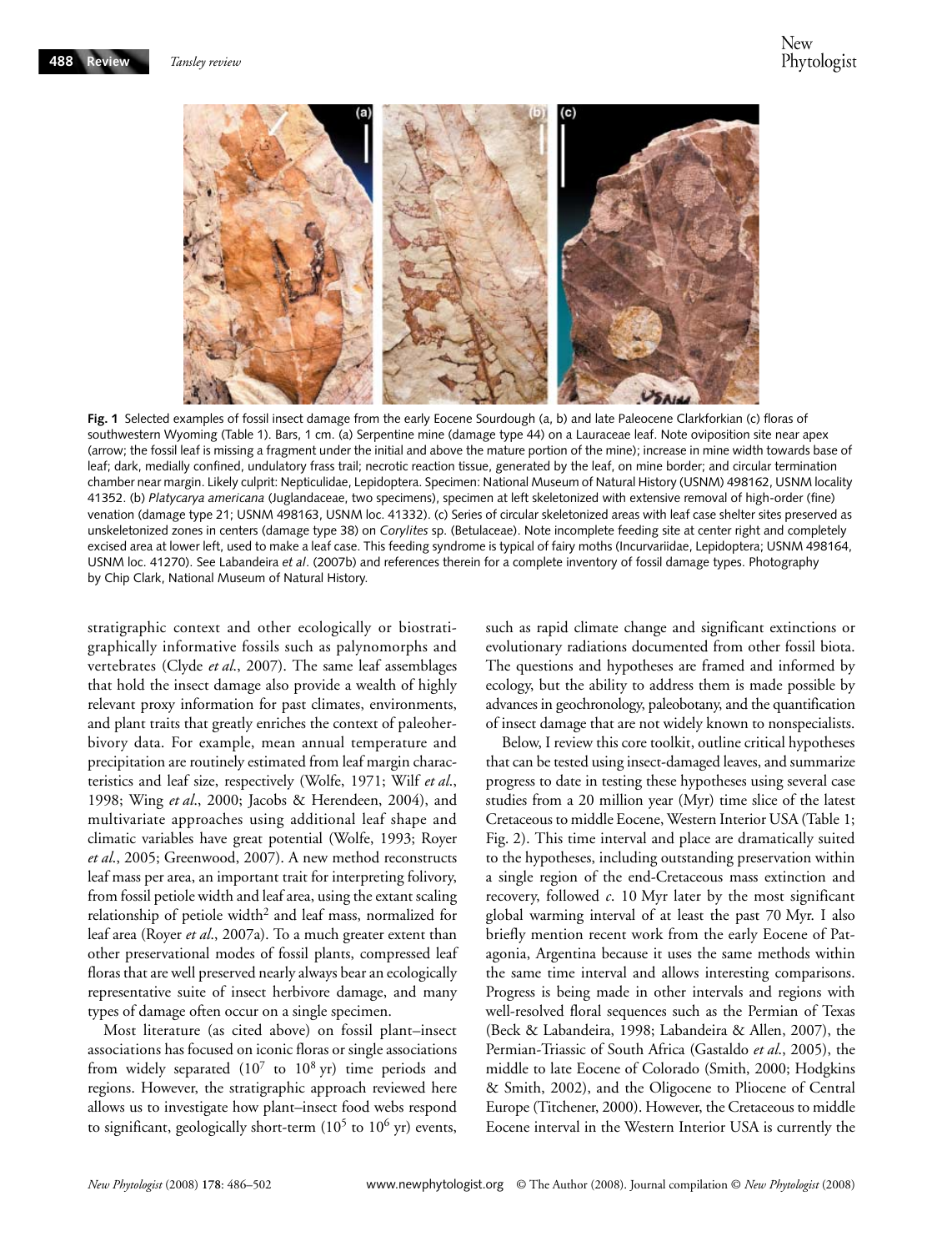

**Fig. 2** Estimated paleotemperature (a), plant alpha diversity (b), total insect-damage richness (c), and mine richness (d) for dicot leaves from the bulk floras listed in Table 1, including fluvially deposited and excluding the environmentally dissimilar fossil lake floras. Circles, samples from the relatively uniform latitudes of northwestern Wyoming, Montana, and North Dakota. Concave diamonds, samples from relatively southern locations: southwestern Wyoming and the Denver Basin. LMAT, mean annual temperature estimated from leaf-margin analysis ± 1σ (Wilf, 1997: eqns 2 and 4) of the floras in (b), (c) and (d) and their stratigraphic correlates (Wing *et al*., 2000; Wilf, 2000; Wilf *et al*., 2003b; Currano *et al*., 2008). Most of the LMAT estimates are corroborated from independent proxies (Wing *et al*., 2000; Wilf *et al*., 2003b). The Mexican Hat flora has too few species for reliable climate analysis and is shown with a question mark in (a); because of similar species composition and location, it is probably very close climatically to the underlying Pyramid Butte sample. All data in (b), (c) and (d) are statistically adjusted to a sample size of 400 leaves, using rarefaction (b), shown with 95% confidence intervals (Tipper, 1979), or using random resampling of leaves without replacement (Wilf *et al*., 2001), shown as the means of 5000 iterations ± 1σ (c, d). Oviposition damage is not included. Symbol colors are used for visual separation of Cretaceous (below K-T line), Paleocene, and Eocene (within Paleocene–Eocene Thermal Maximum (PETM) line and above) samples that are closely spaced. Much additional detail is revealed in the species-level analyses discussed in the text and cited papers.

most thoroughly studied and offers a well-integrated introduction to the broad appeal of the approach.

## **II. Tools**

## 1. Not your father's geologic time scale

When a flora is selected for insect-damage investigation, highest priority must be given to its chronologic and stratigraphic context. Recent order-of-magnitude improvements in telling geologic time throughout the rock record are revolutionizing all areas of paleobiology, which is in turn a major motivator for the improvements. These are most recently encapsulated in the dramatically improved 2004 geologic time scale (Gradstein *et al*., 2004). 'No dates, no rates' is a popular community saying that summarizes the importance of accurate ages, without which no fundamental questions can be asked about how fast life evolves and goes extinct. Errors are rapidly diminishing as techniques and instruments employed in both of the major absolute dating systems, Ar-Ar and U-Pb (both derived from radioactive decay series of minerals found in volcanic ashes), improve and geochronologists neutralize inter-laboratory discrepancies and share techniques ([www.earth-time.org;](http://www.earth-time.org) see Dalton, 2006). The state of the art is now moving towards and below 0.1% error at 95% confidence (Furin *et al*., 2006).

Accompanying the geochronologic improvements have been a suite of associated advances that complement the somewhat rare datable ashes. These include improvements in the quality of paleomagnetic stratigraphy (Clyde *et al*., 2007), which is widely applicable in continental (of nonmarine origin) rocks bearing fossil plants; refined calibration of magnetic reversals in deep-sea sediments to astronomical forcing cycles (Westerhold *et al*., 2007) that allow precise age models for magnetic chrons to be developed and also applied to continental sediments (Hicks *et al*., 2002); continued development of isotopic geochemical techniques that pinpoint the timing and correlation of significant environmental events on land and sea (Koch *et al*., 1992; Hesselbo *et al*., 2003; Montañez *et al*., 2007); the introduction of differential global positioning systems, which allow highly accurate measurements of rock attitudes and thickness and the rapid placement of new fossil localities into a rigorous framework (Secord *et al*., 2006); and significant improvements in the quality of biostratigraphic data, notably including (for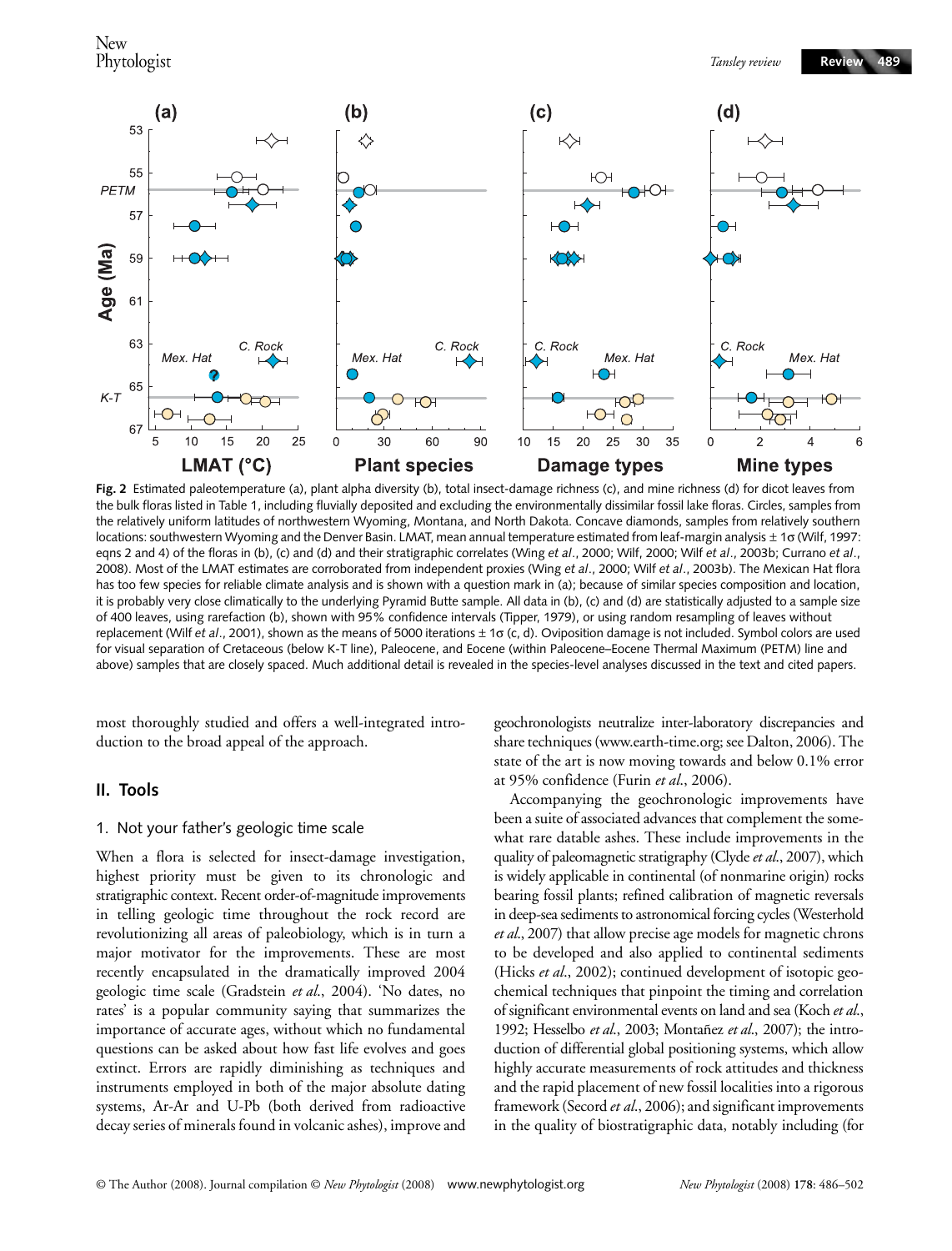#### **Table 1** Principal fossil floras discussed in text

| Flora                                            | Age (Ma) | Rock unit and location                                                           | Paleobotany<br>references, selected                            | Insect damage<br>references                               |
|--------------------------------------------------|----------|----------------------------------------------------------------------------------|----------------------------------------------------------------|-----------------------------------------------------------|
| Early and middle Eocene                          |          |                                                                                  |                                                                |                                                           |
| Bonanza*                                         | 47.3     | Green River Fm.,<br>Uinta Basin, NE Utah                                         | MacGinitie (1969);<br>Wilf et al. (2001)                       | Wilf <i>et al.</i> (2001)                                 |
| Republic*                                        | 49.4     | Klondike Mountain Fm.,<br>NE Washington                                          | Wolfe & Wehr (1987);<br>Pigg et al. (2007)                     | Labandeira (2002);<br>Wilf et al. (2005b)                 |
| Laguna del Hunco*                                | 51.9     | Laguna del Hunco Tuffs,<br>NW Chubut, Argentina                                  | Berry (1925);<br>Wilf et al. (2005a);<br>Zamaloa et al. (2006) | Wilf <i>et al.</i> (2005b)                                |
| Sourdough                                        | 53.5     | Wasatch Fm., Great Divide<br>Basin, SW Wyoming                                   | Wilf (2000)                                                    | Wilf & Labandeira (1999);<br>Wilf et al. (2001)           |
| South Fork of Elk Creek                          | 55.2     | Willwood Fm., Bighorn<br>Basin, NW Wyoming                                       | Wing (1998);<br>Currano et al. (2008)                          | Currano et al. (2008)                                     |
| Hubble Bubble                                    | 55.8     | Willwood Fm., Bighorn<br>Basin, NW Wyoming                                       | Wing & Lovelock (2007);<br>Currano et al. (2008)               | Currano <i>et al.</i> (2008)                              |
| Late Paleocene                                   |          |                                                                                  |                                                                |                                                           |
| Daiye Spa                                        | 55.9     | Fort Union Fm., Bighorn<br>Basin, NW Wyoming                                     | Currano et al. (2008)                                          | Currano et al. (2008)                                     |
| 'Clarkforkian'                                   | 56.5     | Fort Union Fm., Washakie<br>Basin, SW Wyoming                                    | Wilf (2000)                                                    | Wilf & Labandeira (1999);<br>Wilf et al. (2001)           |
| Lur'd Leaves                                     | 57.5     | Fort Union Fm., Bighorn<br>Basin, NW Wyoming                                     | Wilf et al. (2006)                                             | Wilf <i>et al.</i> (2006);<br>Currano et al. (2008)       |
| Skeleton Coast                                   | 59.0     | Fort Union Fm., Bighorn<br>Basin, NW Wyoming                                     | Wilf et al. (2006)                                             | Wilf et al. (2006);<br>Currano et al. (2008)              |
| Kevin's Jerky, HAZ-MAT,<br>and Persites Paradise | 59.0     | Fort Union Fm., Washakie<br>(KJ, HM) and Great Divide<br>(PP) basins, SW Wyoming | Wilf et al. (2006)                                             | Wilf et al. (2006)                                        |
| <b>Early Paleocene</b>                           |          |                                                                                  |                                                                |                                                           |
| Castle Rock lower layer                          | 63.8     | D1 unit, Denver Basin,<br>Colorado                                               | Johnson & Ellis (2002);<br>Ellis et al. (2004)                 | Wilf <i>et al.</i> (2006)                                 |
| Mexican Hat                                      | 64.4     | Fort Union Fm., Powder<br>River Basin, SE Montana                                | Manchester & Dilcher<br>(1997); Wilf et al. (2006)             | Lang (1996);<br>Wilf et al. (2006)                        |
| Pyramid Butte                                    | 65.5     | Fort Union Fm., Williston<br>Basin, SW North Dakota                              | Johnson (2002)                                                 | Labandeira et al. (2002a,b);<br>Wilf et al. (2006)        |
| <b>Latest Cretaceous</b>                         |          |                                                                                  |                                                                |                                                           |
| Battleship                                       | 65.6     | Hell Creek Fm., Williston<br>Basin, SW North Dakota                              | Johnson (2002)                                                 | Labandeira et al. (2002a,b);<br>Wilf et al. (2006)        |
| Dean Street                                      | 65.7     | Hell Creek Fm., Williston<br>Basin, SW North Dakota                              | Johnson (2002)                                                 | Labandeira et al. (2002a,b);<br>Wilf et al. (2006)        |
| Somebody's Garden level                          | 66.3     | Hell Creek Fm., Williston<br>Basin, SW North Dakota                              | Johnson (2002)                                                 | Labandeira et al. (2002a,b);<br>Wilf et al. (2006)        |
| Luten's 4H Hadrosaur level                       | 66.5     | Hell Creek Fm., Williston<br>Basin, SW North Dakota                              | Johnson (2002)                                                 | Labandeira et al. (2002a,b);<br>Wilf <i>et al.</i> (2006) |

\*Floras deposited in lakes. The other floras were deposited in fluvial environments (see text).

our purposes) the North American land-mammal zonations that have stood for decades as reasonably accurate markers of time (Wood *et al*., 1941; Woodburne, 2004; Secord *et al*., 2006).

# 2. Sampling fossil leaf diversity

Surprisingly, although the evolutionary radiations of many major plant clades are well timed from fossils (Kenrick &

Crane, 1997; Crane *et al*., 2004), very little reliable information exists about global plant diversity through time at the fine taxonomic resolution (family, genus, species) of interest to ecologists. In a series of landmark papers, Niklas, Tiffney, and Knoll analyzed richness compiled from the paleobotanical literature and uncertainties therein (Knoll *et al*., 1979; Niklas *et al*., 1983, 1988; Niklas & Tiffney, 1994), highlighting several difficult problems in resolving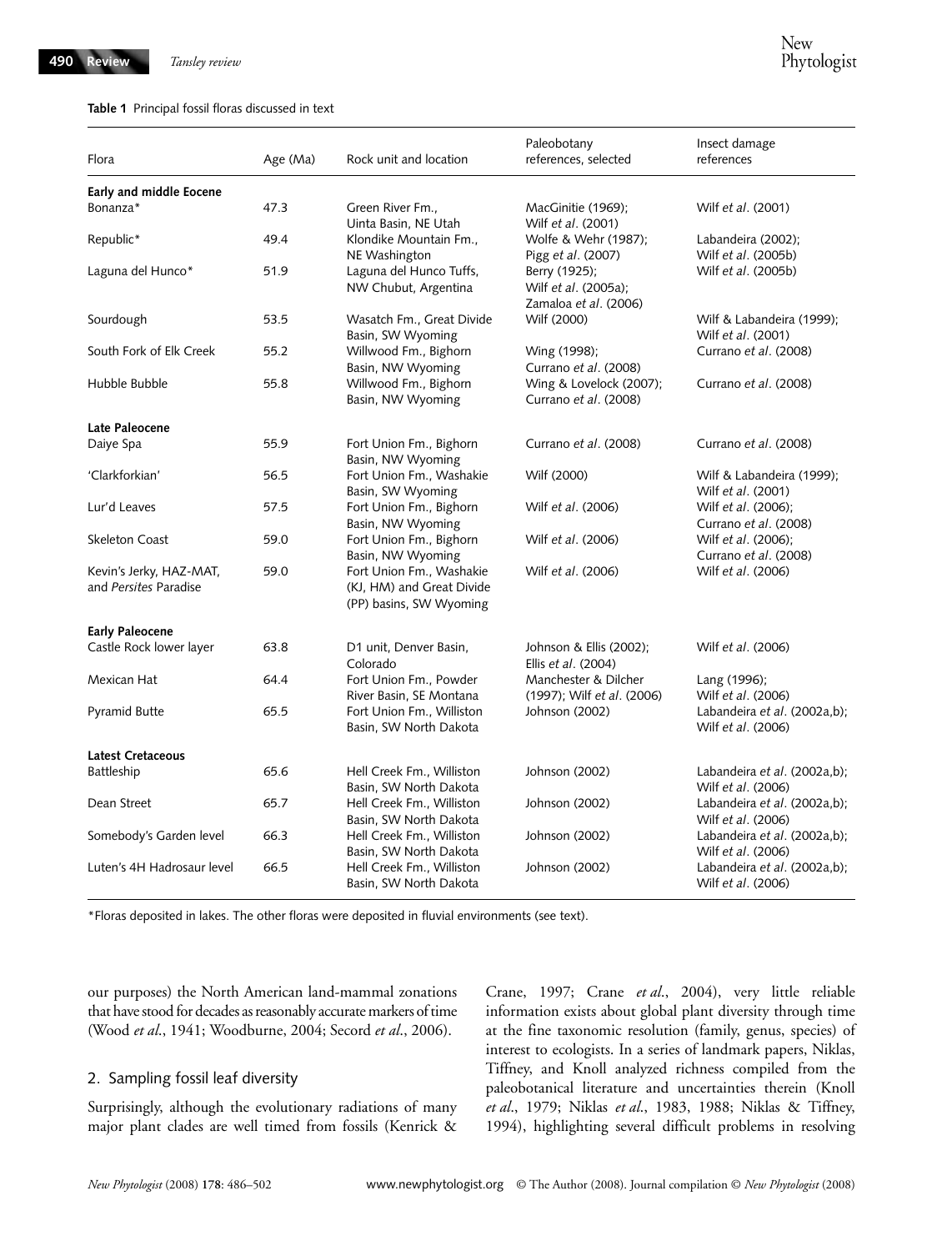plant diversity through time. In my view, the major issues, most of which could be corrected eventually, are (i) the low number of species known from any particular time period, such that a single diverse flora can greatly distort the pattern; (ii) mixing of floras within time periods from diverse paleolatitudes, paleoenvironments, and paleoclimates, combined with a high degree of spatial patchiness and geographic disparity in the record from time interval to time interval (Rees, 2002); (iii) lost stratigraphic resolution from binning into long time intervals, or inaccurate stratigraphy in poorly studied areas, both blunting the potential to detect extinctions and short-term climate responses; (iv) general lack of information in the literature about sampling intensity or abundance data that would allow sampling standardization; and (v) inconsistent and obsolete taxonomy. In passing, I note that many of the same problems, coupled with an even more patchy, episodic, and unevenly sampled record, affect empirical measures of insect body-fossil diversity through time (Labandeira & Sepkoski, 1993; Labandeira, 2007a).

For our purposes, a far more productive alternative to global data is regional studies from areas with well-developed stratigraphic context and well-documented, consistent sampling procedures, allowing comparisons of relative diversity through time and space. Unbiased, bulk collections, known as censuses, have proved especially valuable because they provide relative abundance data amenable to statistical analyses, including adjustment of samples to uniform sizes via rarefaction and related techniques. After a representative voucher suite has been collected, censusing also allows many specimens to be identified, tallied and left in the field, a major practical advantage when dealing with hundreds to thousands of rocks. Censusing is a standard tool in paleontology and ecology alike, and it has a long history in paleobotany (e.g. Chaney & Sanborn, 1933; McElwain *et al*., 2007), where the technique is especially amenable to the large sample sizes obtainable from fossil leaves. Further, litter trap work in extant forests validates the technique by analogy. For example, the ranked cumulative leaf area per species correlates well to the ranked stem basal area in local forest (Burnham *et al*., 1992), and a significant percentage of local forest diversity is represented in a litter sample (Burnham, 1993).

Censuses are demonstrably most effective when combined with simplistic but critical and insufficiently practised techniques, including bench quarrying down to a fossiliferous horizon in an outcrop (rather than chipping from the side) to remove overburden and access less weathered and larger material; field labeling of specimens; and field and laboratory trimming, gluing, and airscribing (dégaging) to reveal the full potential of a leaf specimen. These rules are followed by many different researchers, and a large body of comparable census data has accumulated in the literature. Each census from a single bed represents a restricted spatial and temporal scale, and by iteration this information can be integrated horizontally (through space) and vertically (through time). A leaf census,

at a site with highly resolved stratigraphic context, is the ideal platform for also censusing insect damage on the leaves. Large museum collections (typically 400 or more leaves), if known not to be biased against insect damage or particular host plants, can be substituted for a field census with obvious time savings.

#### 3. Sampling fossil insect-damage diversity

Insect ecologists do not work under the constraints and filters imposed by the fossil record. For good reason, they prefer to tally the diversity of live insects (including rearing them on the plants they are found on, to confirm that they are not merely visiting) rather than ignore the animals in favor of the leaf damage (Basset *et al*., 1996; Basset, 1999; Barrios, 2003). Quantification of insect damage is almost always in amount or frequency rather than in diversity, usually taking the form of amount of leaf area removed per unit time (Coley, 1983; Lowman, 1984; Basset *et al*., 1992). Certain major feeding categories, such as galls and mines, are often tallied separately (Basset, 1991). For obvious reasons, rates of herbivory are not retrievable from fossil plants, although the amount and frequency of damage are available. It is possible, but extremely labor-intensive, to approximate the amount of leaf area removed in fossils (Beck & Labandeira, 1998; Labandeira & Allen, 2007; Royer *et al*., 2007a); although useful, this does not reveal feeding diversity directly and is not informative about leaves that were chewed beyond the point where original area estimation is possible.

Faced with the need to quantify insect-damage diversity in fossils, Wilf & Labandeira (1999) inspected a set of  $> 10^4$ compressed plant fossils from the late Paleocene and early Eocene of southwestern Wyoming (Wilf, 2000) and delineated 41 reproducible, countable, discrete morphologies of insect damage, termed damage types (DTs; Fig. 1). The DTs were assigned to functional feeding group categories and also assigned to a crude index of host specificity, as known from the extant insects that generally make the DT, with values of 1 for polyphagous, 3 for monophagous or oligophagous, and 2 for intermediate. As many more fossil floras were studied, the number of DTs recognized, still only a small fraction of those present in nature today, rose rapidly to more than 150 to date. The DTs have been illustrated in a series of publications, most notably Labandeira (2002) and Labandeira *et al*. (2002a), and recently exemplary voucher specimens of each DT, along with descriptions, have been compiled in an illustrated guide that is available and continuously updated on the Web (Labandeira *et al*., 2007b). An earlier damage type system restricted to fossil galls was presented by Scott *et al*. (1995). Reliable criteria for distinguishing insect damage from mechanical abrasion and other types of degradation are summarized elsewhere (Labandeira, 2006).

The DT system, coupled to stratigraphically controlled, often censused paleobotanical collections of well-preserved,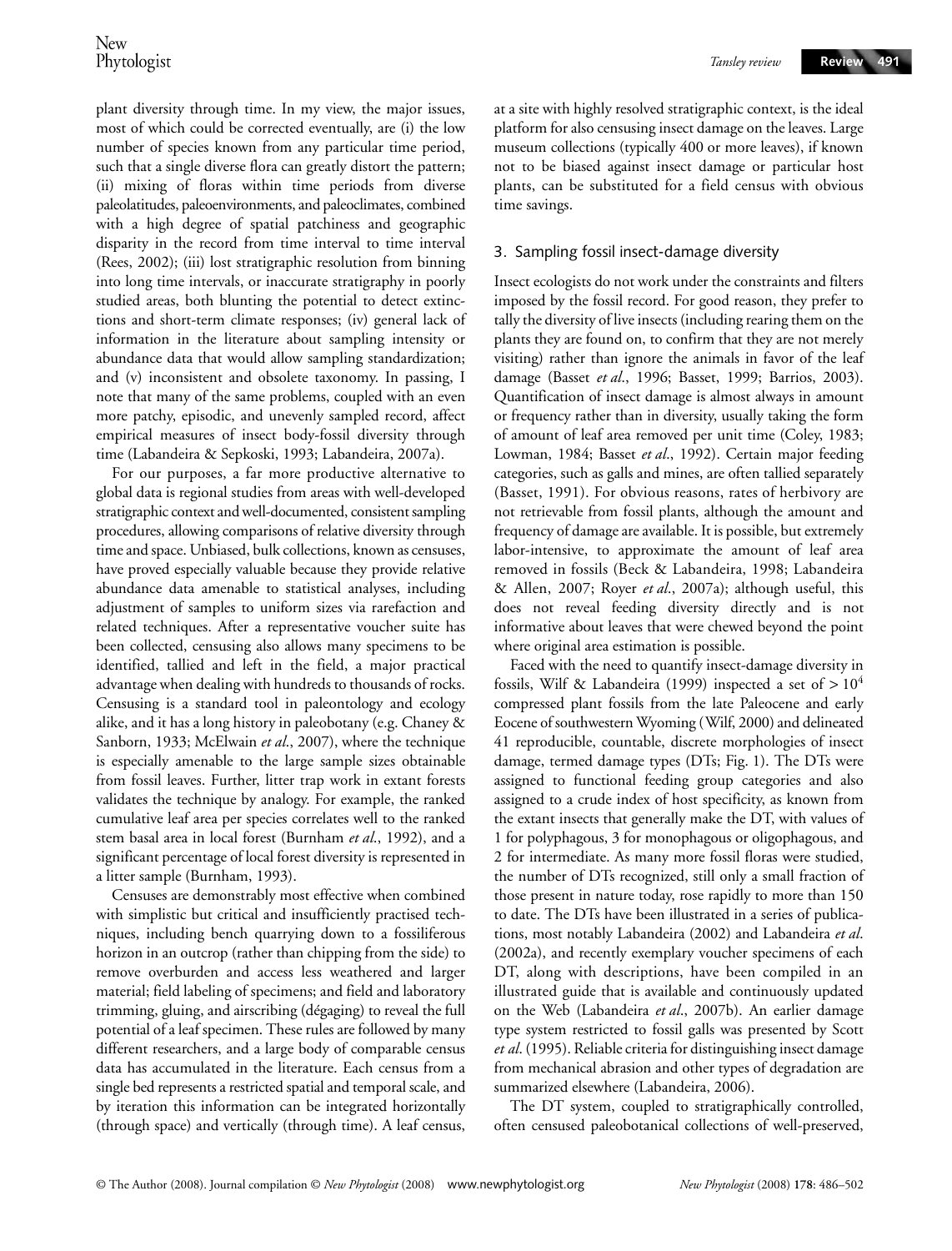nonfragmentary, identified leaves bearing the DTs, is the bedrock approach that allows quantitative analysis of both plant and insect-damage diversity through time. Thus, the fossil leaf is the source of both categories of information.

# **III. Hypotheses and case studies**

The fossil floras discussed below are referenced in Table 1, and summary data from the most comparable, fluvially deposited bulk floras (i.e. not including the taphonomically dissimilar lake floras) are shown in Fig. 2 along with estimated mean annual paleotemperatures derived from leaf-margin analysis (details in caption). Many of the most interesting patterns are revealed at the level of individual host plant species, not shown in Fig. 2 because of space limitations but discussed below. As described in detail in the cited literature, most are from field census collections of 400 to several thousand specimens; a few derive from museum censuses of collections with at least 400 specimens.

The Laguna del Hunco, Republic, and Bonanza samples are preserved in fossil lakes, representing accumulations on the order of  $10^2$  to  $10^4$  yr (Wing & DiMichele, 1995). The rest are derived from a suite of lowland floodplain environments, including channels, oxbows, ponds, and swamps, thought to accumulate generally in less than 100 yr (Wing & DiMichele, 1995). Most of the samples derive from humid, warm-temperate to subtropical climates; however, the Castle Rock flora represents tropical rainforest conditions. The Republic flora comes from an Eocene volcanic upland with a humid temperate climate, and the Bonanza assemblage was deposited in a markedly more seasonally dry climate than the other samples. For taphonomic consistency, all of the data in Fig. 2 are restricted to leaves (or leaflets in the case of compound leaves) of angiosperms, excluding monocots. All comparative analyses of diversity used standard statistical adjustments for sample size, such as rarefaction or random resampling (Fig. 2, caption).

## Hypothesis 1. Insect-feeding diversity and frequency correlate with temperature

There are three major bodies of evidence relevant to this hypothesis: latitudinal gradients in herbivory, experimental data, and the fossil record emphasized here. First, despite greatly elevated plant defenses, insect diversity and attack rates on host plants both tend to increase with decreasing latitude (Erwin, 1982; Coley & Aide, 1991; Coley *et al*., 1996). Although there is no consensus on the cause, these observations are in accord with primary temperature effects on metabolic rate and thus on much biological activity including both feeding and speciation (Brown *et al*., 2004; Allen *et al*., 2006). Galler diversity and abundance are notable exceptions, apparently because moisture disproportionately increases the vulnerability of gallers to predators and pathogens

(Fernandes & Price, 1991, 1992; Godfray, 1994; Price *et al*., 1998). The latitudinal gradient in herbivory is due for a rigorous re-examination with standardized sampling across latitudes (Novotny *et al*., 2006; A. T. Moles World Herbivory Project, [www.vuw.ac.nz/staff/angela\\_moles/herbivory.htm](http://www.vuw.ac.nz/staff/angela_moles/herbivory.htm)).

Secondly, there is a vast literature of modern experimental data on temperature and  $pCO<sub>2</sub>$  (the principal cause of temperature change throughout the record: Royer *et al*., 2007b) effects that tends, for reasons of time and cost, to focus on limited species pairs of plants and herbivores over relatively short time periods of a few months to years (e.g. Zvereva & Kozlov, 2006). In general, effects of increased  $pCO<sub>2</sub>$  alone are to lower foliar nitrogen (N) concentration and raise the carbon:nitrogen (C:N) ratio, forcing insects to eat more; however, elevated temperature increases insect growth rates and other performance indices. Much experimental work does not show an increase in herbivore abundance or feeding intensity (Zvereva & Kozlov, 2006; Adler *et al*., 2007), and the data are not predictive regarding insect diversity. Moreover, in nature, temperature and  $pCO<sub>2</sub>$  rise and fall together, and their combined effects on herbivory rates and related plant traits are highly complex and difficult to scale up from experimental to ecosystem level, especially over long time periods (Fajer *et al*., 1989; Bazzaz, 1990; Lincoln *et al*., 1993; Cannon, 1998; Coley, 1998; Bale *et al*., 2002; Zvereva & Kozlov, 2006).

Thirdly, the paleobiological approach reviewed here uniquely shows the integrated sum of changes in a local ecosystem over time, both at whole flora and at host species levels. By analogy to the latitudinal gradient, we can use the fossil record to ask whether herbivore pressure increases with rising temperature, or decreases with falling temperature, at constant latitude and under relatively uniform moisture conditions.

Wilf & Labandeira (1999) quantified insect damage on a latest Paleocene and a middle early Eocene flora from southwestern Wyoming (Table 1, Clarkforkian and Sourdough; Fig. 2). These samples represent a gradual, global warming trend from the late Paleocene to a sustained Cenozoic maximum during the middle early Eocene (Zachos *et al*., 2001). Locally, the floras represent warming on the order of 3–7°C (depending on which starting point is chosen) and floral diversification over a 3-Myr interval in a humid wetland environment, without significant drying (Wilf, 2000). Results showed a significant increase in attack frequency on bulk floras and host species and in damage type diversity on host species but not bulk floras (Wilf & Labandeira, 1999; Fig. 2). The most abundant plant clade in both samples, Betulaceae, was the most heavily attacked and also showed a significant herbivory increase. Later work in this area added older late Paleocene floras (Table 1, Kevin's Jerky, Haz-Mat, and *Persites* Paradise). These assemblages had significantly lower damage type diversity than the subsequent latest Paleocene floras, correlating to gradual warming during this time period also (Fig. 2; Wilf *et al*., 2006).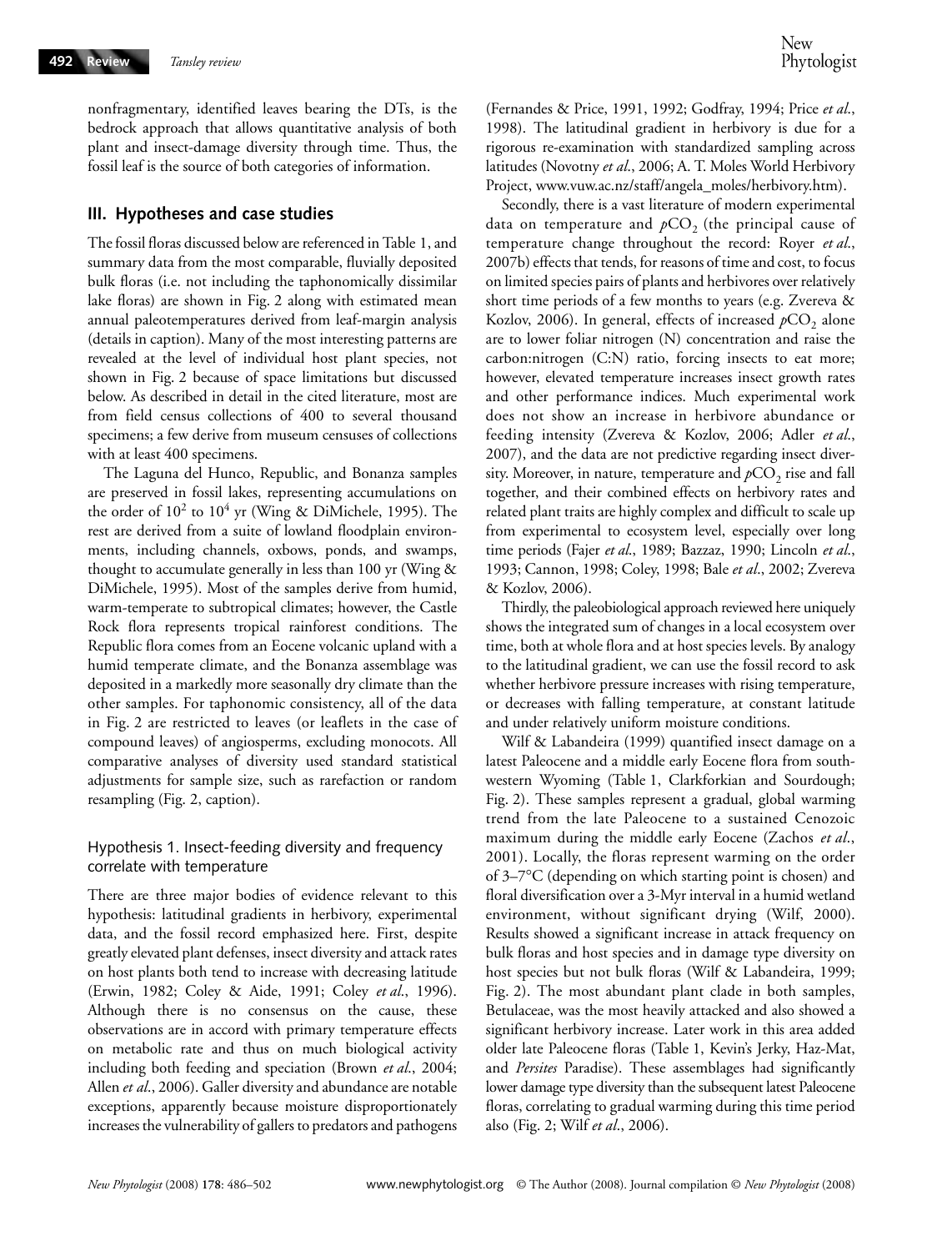More recently, working in the Bighorn Basin of northern Wyoming, Wing *et al*. (2005) discovered the first macrofloras reliably constrained to the Paleocene–Eocene Thermal Maximum (PETM). Subsequent to the Wing *et al*. (2005) paper, a new, diverse PETM flora was discovered with outstanding preservation (Table 1, Hubble Bubble; Wing & Lovelock, 2007). The PETM was a transient spike in global temperatures, with an onset on the order of 10<sup>4</sup> yr and total duration of  $c$ .  $10<sup>5</sup>$  yr. It is intensively studied because of its association with massive faunal turnover in both marine and continental settings and because its intensity and rapidity of onset approximate modern anthropogenic warming (e.g. Gingerich, 2006; Sluijs *et al*., 2006). Locally, the PETM temperature increase was on the order of 4–5°C (Wing & Lovelock, 2007; Currano *et al*., 2008). Thus, the new PETM floras offered the first opportunity to examine insect–herbivore response to warming at a much finer time resolution than that used by Wilf & Labandeira (1999), through comparison to an outstanding suite of floras available in the Bighorn Basin from before and shortly after the PETM (Table 1).

Currano *et al*. (2008) examined this floral sequence (Table 1) and found a significant increase in both amount and diversity of insect damage during the PETM, both on bulk floras and on host species, including a significant increase in specialized damage such as galls and mines (Fig. 2). A provocative auxiliary result was that the reconstructed leaf mass per area of plant species did not change during the PETM, suggesting that the nutritional nature of the local food source remained constant despite the presumed increased  $pCO<sub>2</sub>$  (see detailed discussion of leaf mass per area and its correlated traits in the next section). Thus, part of the herbivory increase was apparently related to increased insect performance (including growth rate and population density) attributable to increased temperature, rather than any major decrease in food quality resulting from increased  $pCO<sub>2</sub>$  (i.e. N concentration, C:N ratio, etc.). Also, the significant increase in feeding diversity is best explained by a temperature response. Alternatively, leaf nutritional attributes may have responded to elevated  $pCO<sub>2</sub>$  without linkage to leaf mass per area.

Of equal interest to the increase with warming shown by Currano *et al*. (2008), herbivory declined shortly after the PETM with cooling (Fig. 2), showing that the PETM feeding intensification was not derived from a coincidental evolutionary radiation unrelated to warming (Currano *et al*., 2008). Also, herbivory increased within the late Paleocene gradual warming that preceded the PETM, as in southwestern Wyoming (Fig. 2; Wilf *et al*., 2006).

In addition to these examples, which represent more than one time scale and two basins of Wyoming, warming during the latest Cretaceous of North Dakota also correlated with increased herbivory, within a time frame of  $< 1$  Myr (Fig. 2; Labandeira *et al*., 2002b). However, the low herbivory in the extremely warm, wet, and diverse Castle Rock rainforest

flora from the early Paleocene of Colorado (Fig. 2) is a major exception which is addressed below.

In summary, the paleobiological results are strongly consistent with correlations of insect-feeding diversity and frequency with temperature. The fossil evidence, when combined with the modern latitudinal diversity and herbivory gradient (which is also the observable result of evolutionary response to climate variation over long time intervals), now provides the most holistic framework for predicting effects of future climate change. However, short-term experimental work will continue to reveal the processes and mechanisms affecting particular interacting groups.

# Hypothesis 2. Insect-feeding diversity and frequency increase in variance with decreased rainfall and associated changes in leaf traits

Available moisture has significant effects on leaf properties that impact herbivores. Starting with leaf properties, the global correlations of a large suite of leaf-trait variables have been identified in leaf economic studies (e.g. Small, 1972; Reich *et al*., 1997; Wright *et al*., 2004). These include leaf lifespan, leaf mass per area, and area- and mass-based N, phosphorus (P), photosynthesis, and respiration. Decreased moisture has long been strongly associated with decreased leaf size and increased leaf thickness (Webb, 1959; Givnish, 1987). More recently, Wright *et al*. (2005) quantified several moderate but significant climatic effects on leaf economic traits in a global compilation. Of particular interest to herbivores, leaf mass per area increases with increasing vapor pressure deficit and potential evapotranspiration, and with decreasing rainfall among evergreen but not deciduous species. Also, mass-based leaf N decreases with increasing vapor pressure deficit and potential evapotranspiration. Higher leaf mass per area (which associates with thicker, tougher, better defended, lower-nutrient, longer lived leaves) and decreased N, the most important nutrient for herbivores, each negatively correlate with herbivory (Mattson, 1980; Coley, 1983; Poorter *et al*., 2004; Coley in Royer *et al*., 2007a), as does leaf lifespan (Stanton, 1975; Coley, 1983, 1988; Basset, 1994).

The combined evidence above suggests that decreased moisture availability in the fossil record should be associated with increased leaf mass per area, lower foliar N (not measurable in fossils), and decreased herbivory, particularly on host species with long leaf lifespans. However, host species occupying relatively wet, riparian areas of the landscape, or with a dry deciduous habit, may be able to continue a 'fast' growth strategy with short leaf lifespans and associated leaf traits (or alternatively riparian vegetation may toughen to repel attack: Stanton, 1975). The likely cost is that herbivores shift to and intensify feeding on the 'fast' plants, as seen on riparian sycamores and poplars (*Platanus* and *Populus* spp.) from dry environments in the southwestern USA and northwestern Mexico (Smith, 1944; Brown & Eads, 1965),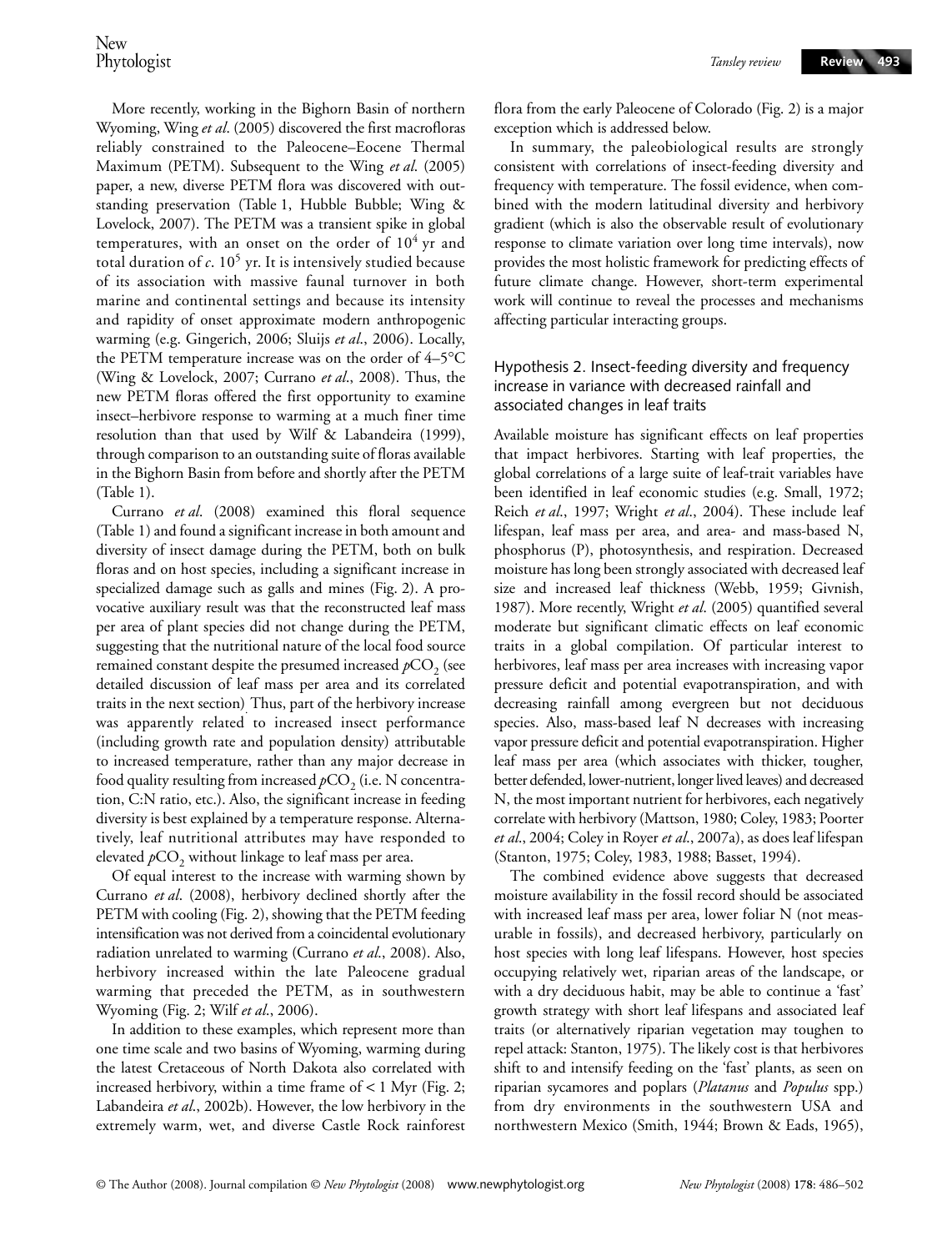and more generally in elevated herbivory on dry deciduous Neotropical vegetation (Stanton, 1975; Filip *et al*., 1995; Coley *et al*., 1996). Thus, variance in herbivory should increase as different plants in a community adopt more extreme defensive or accommodationist strategies.

The early and middle Eocene Green River floras of Wyoming, Utah, and Colorado comprise a classic example of subtropical, seasonally dry vegetation in the fossil record (MacGinitie, 1969), following the more humid interval represented by regional Paleocene and early Eocene floras (Table 1). Increased development of adjacent mountain ranges altered drainage patterns and created significant rain shadows for the area (Roehler, 1993a,b; Smith *et al*., 2008). Thick-textured, tiny-leaved species are abundant and diverse in the Green River floras, with an admixture of large- and apparently thin-leaved, riparian taxa with presumed short leaf lifespans. The latter include an iconic, extinct sycamore species, *Macginitiea wyomingensis*, and several extinct poplars (e.g. Manchester *et al*., 2006). Insect fossils are locally abundant in the Green River lake beds, and their richness has been only partly described since Scudder's pioneering efforts (e.g. Scudder, 1872, 1878; Cockerell, 1925).

Wilf *et al*. (2001) assigned all abundant host species in a middle Eocene Green River flora from Bonanza, Utah (Table 1), and in the preceding late Paleocene and early Eocene floras from adjacent southwestern Wyoming studied earlier by Wilf & Labandeira (1999), into categories of presumed short, long, and unassigned lifespan. Assignments were based on combined evidence from nearest living relatives, reproductive strategy known from associated fossil fruits and seeds, whether leaves were thick-textured, and leaf shape. Variance in both frequency and diversity of insect damage, on bulk floras and on individual host species, was significantly higher in the Bonanza flora than in the preceding floras from a more humid climate. Significantly, the species assigned *a priori* to short and long leaf lifespans tended to have high and low herbivory, respectively (following predictions from ecological data), and the maximum herbivory in all three floras was on the Bonanza sycamores and poplars. Galling increased, supporting modern data showing galler preference for dry habitats cited above, and mining decreased, although sample sizes of these rare damage categories were low.

The recently developed, easily applied proxy for fossil leaf mass per area, requiring only petiole width and leaf area measurements from fossils (Royer *et al*., 2007a), allows a more quantitative approach to hypothesis 2. Royer *et al*. (2007a) took these measurements to estimate leaf mass per area on the Bonanza flora (discussed above) and on the 2- Myr-older Republic flora, which comes from a more humid, temperate, volcanic upland environment in Washington (Table 1). As predicted, estimated leaf mass per area had a much greater range and higher maximum at Bonanza, the drier site (70–157 vs 57–87  $\rm g$  m<sup>-2</sup>). Herbivory on single plant host species in both floras (whether measured as damage type diversity, frequency of attack, or amount of leaf area removed) showed a broad range at low leaf mass per area, including very high values in both floras, but was nearly uniformly lowest in the five species at Bonanza with the highest leaf mass per area.

The above results show predicted effects of leaf traits, modulated by climate, on herbivory in the Bonanza flora: the middle Eocene drying climate increased the defensive properties of some lineages, while others became targets of intensive feeding. However, only the Bonanza flora, derived from a single stratigraphic horizon, has been investigated under this framework, and testing on other floras is needed. There may be a strong local effect of legumes at Bonanza, which dominate the species inferred to have high leaf(let) mass per area.

# Hypothesis 3. Insect-feeding diversity tracks plant diversity

With some exceptions, there is a general consensus in ecology that the diversity of insect herbivores is strongly related to the diversity of host plants (Murdoch *et al*., 1972; Siemann *et al*., 1998; Wright & Samways, 1998; Leigh, 1999; Knops *et al*., 1999; Haddad *et al*., 2001; Hawkins & Porter, 2003; Novotny *et al*., 2006, 2007; Dyer *et al*., 2007). Using the time dimension of the fossil record, we can extend this hypothesis to fluctuations in plant diversity that far exceed modern observations in magnitude. We can ask whether insect extinctions are linked to plant extinction and, if they are, whether insects recover in or out of step with plants.

Insect herbivores should be especially vulnerable to extinctions that affect plants because nearly three-quarters of their species consume only single or a few closely related plant species or genera (Bernays & Chapman, 1994; Novotny *et al*., 2002; Schoonhoven *et al*., 2005). Yet, detecting insect extinctions from the body-fossil record is extremely difficult (Labandeira, 2005). In Labandeira & Sepkoski's (1993) literature compilation of fossil insect orders and families, the only major drop in insect diversity is at the time of the largest mass extinction in the fossil record, across the Permian–Triassic boundary (251 Ma). No extinction of insect families is associated with the more recent, end-Cretaceous (known as the 'K-T') mass extinction, famous for the demise of dinosaurs and ∼70% of species on Earth, and caused by an extraterrestrial impact at 65.5 Ma (Alvarez *et al*., 1980; Bottke *et al*., 2007). However, a closer look at the insect record across the K-T shows an absence of well-sampled, informative insect fossils any closer than *c*. 10 Myr on either side (Labandeira *et al*., 2002b). Presumably, like insect family diversity (Labandeira & Sepkoski, 1993), insect species and genetic diversity were much lower during the Permian than the Late Cretaceous, making unlikely the global elimination of entire Cretaceous families containing extremely high numbers of insect genera, species, and individuals, similar to the situation today. Thus, insect extinction at the K-T must be sought regionally or below the family level.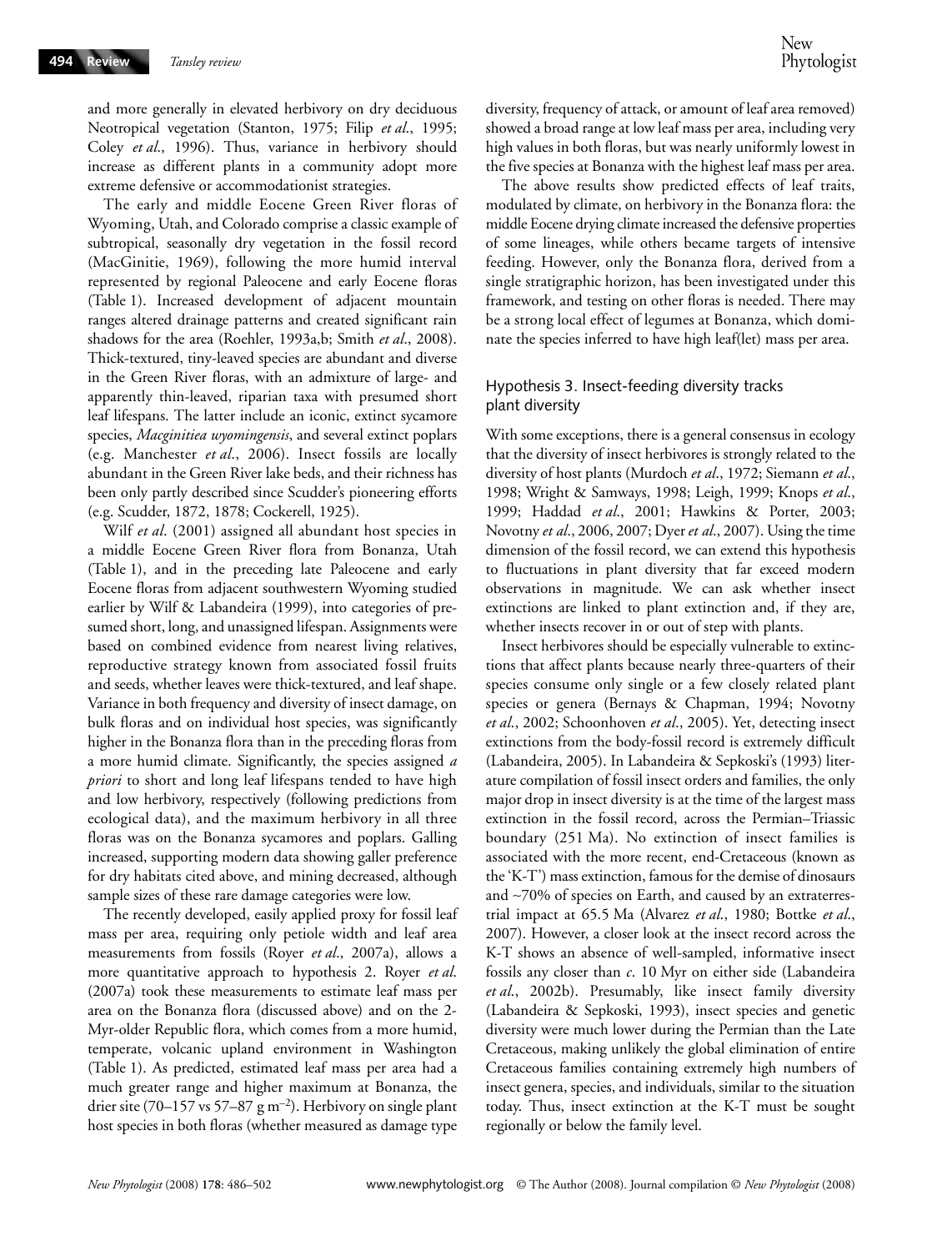Fortunately, the macrofloral record spanning the K-T in the vicinity of Marmarth, southwestern North Dakota made by Johnson (Johnson *et al*., 1989; Johnson, 1992, 2002) is unique for this time period for its density of sampling and stratigraphic precision, including more than 350 species from more than 22 000 specimens, 160 plant localities, and 125 stratigraphic levels (Wilf & Johnson, 2004). Some of the best-sampled levels are indicated (Table 1, Fig. 2). A recent quantitative analysis of this data set showed dynamic turnover of plant communities with warming, cooling, and local facies changes through *c*. 1.4 Myr preceding the K-T, and a major extinction pulse precisely at the K-T that is significantly distinct from the preceding turnover; the most conservative estimate of plant species extinction is 57%, and plant diversity did not recover in the ensuing ∼0.8 Myr represented by local Paleocene strata (Wilf *et al*., 2003b; Wilf & Johnson, 2004). A vast regional extent for the K-T plant extinction and a prolonged period of low plant diversity throughout western North America are further supported by numerous high-resolution palynological studies (Tschudy *et al*., 1984; Nichols *et al*., 1986; Johnson *et al*., 1989; Sweet & Braman, 1992; Hotton, 2002; Nichols & Johnson, 2002; Nichols, 2007) as well as macrofloral data (Wolfe & Upchurch, 1986, 1987; Johnson & Hickey, 1990; Barclay *et al*., 2003).

Of interest here, the North Dakota floras bear a full suite of abundant and diverse insect damage (Labandeira *et al*., 2002a; only a handful of fragmentary insect fossils are present), offering a unique opportunity to evaluate K-T insect extinction by proxy, at high resolution. Labandeira *et al*. (2002b) analyzed 13 441 of Johnson's museum voucher specimens for presence–absence of 51 DTs in the North Dakota floras. Results showed a drastic 70% loss of specialized associations, such as mines and galls, at the K-T boundary, and a significant drop in frequency and overall diversity of damage (42% loss of all damage types). There was no evidence for recovery except possibly for generalized associations at the top of the section. Generalized damage, on a presence– absence basis, did not decline across the K-T, but this is not surprising because by definition it can be made by many different groups of insects and may represent a low diversity of surviving, mostly externally feeding groups (for the most part hole feeders, margin feeders, and skeletonizers). The loss of specialized damage more closely maps the loss of biological insect species and genera, and Labandeira *et al*. (2002b) suggested that host-specialized herbivores suffered both from the primary impact effects that killed the plants, and secondarily from the loss of their food supply. Although regional climate cooled immediately before the K-T boundary (Wilf *et al*., 2003b), climate alone cannot explain the dramatic and sustained loss of specialized feeding, coupled to a major plant extinction. Presumably, extinctions of herbivores cascaded to their closely linked, and typically very diverse, parasites and parasitoids (e.g. Lewis *et al*., 2002).

The Labandeira *et al*. (2002b) study resolved only the first ∼0.8 Myr of the 10-Myr Paleocene that are available locally in North Dakota, whereas Wilf & Labandeira's (1999) work included the last 1 Myr of the 10-Myr Paleocene in southern Wyoming (Table 1). Thus, there was a major, 8-Myr gap in knowledge about the timing of the Paleocene recovery of the plant–insect system. Wilf *et al*. (2006) addressed this with insect-damage analysis using a suite of newly collected early and early late Paleocene floras from southwestern Wyoming, southeastern Montana, and the Denver Basin, combined with the most productive Cretaceous levels from North Dakota (Table 1, Fig. 2; suitable middle Paleocene floras for insectdamage analysis have yet to be identified in the region). Although nearly all of the Paleocene samples (Table 1) contain a familiar, low-diversity succession of species found throughout Western Interior North America (Brown, 1962), the major exception is the 63.8-Ma Castle Rock tropical rainforest flora from the Denver Basin (Johnson & Ellis, 2002; Ellis *et al*., 2003, 2004). This assemblage represents a previously unsampled premontane environment with a mean annual temperature of over 20°C and annual rainfall of over 2 m; it has well over 100 species, an order of magnitude more than are found at thousands of typical Paleocene localities (Brown, 1962), and has raised many new questions about how Paleocene plant recovery varied environmentally (Johnson & Ellis, 2002). Thus, the ideal test for correlated plant and insect diversity was presented: there should be high insectfeeding diversity at Castle Rock, and low insect-feeding diversity at other Paleocene sites.

Although in the majority of cases plant and insect-feeding diversity were comparably high during the Cretaceous and low during the Paleocene, the exceptions are striking and unexpected (Wilf *et al*., 2006; Fig. 2). First, Castle Rock's insect-damage diversity was extremely low, as at typical Paleocene sites, even though its floral diversity exceeded even that at the Late Cretaceous sites (Fig. 2). Only two mines were found on 2309 leaves of 130 species. Secondly, in sharp contrast to Castle Rock, the nearly coeval Mexican Hat site (64.4 Ma; Montana), with a typical Paleocene angiosperm leaf flora of 16 species, was as intensely consumed as Late Cretaceous sites with up to four times more diverse floras (Fig. 2). Most strikingly, Mexican Hat exceeded all sites in the prevalence of diverse insect mines among host plants (Wilf *et al*., 2006): mines, first noted at Mexican Hat by Lang (1996), occurred at double the frequency (2.6% of leaves mined) of those at other Paleocene sites, including representatives of at least three insect orders (Diptera, Hymenoptera and Lepidoptera) on one sycamore host, and more than two mine DTs occurred on each of the four dominant host plants. The presence of more than one mine DT on a host plant was only observed elsewhere in the Cretaceous and latest Paleocene samples, and on fewer host species per site. Only one mine DT at Mexican Hat was also known from the Cretaceous. Thirdly, within the end of the Paleocene in southern Wyoming, there was a modest uptick in insectfeeding diversity and a significant increase in mining diversity,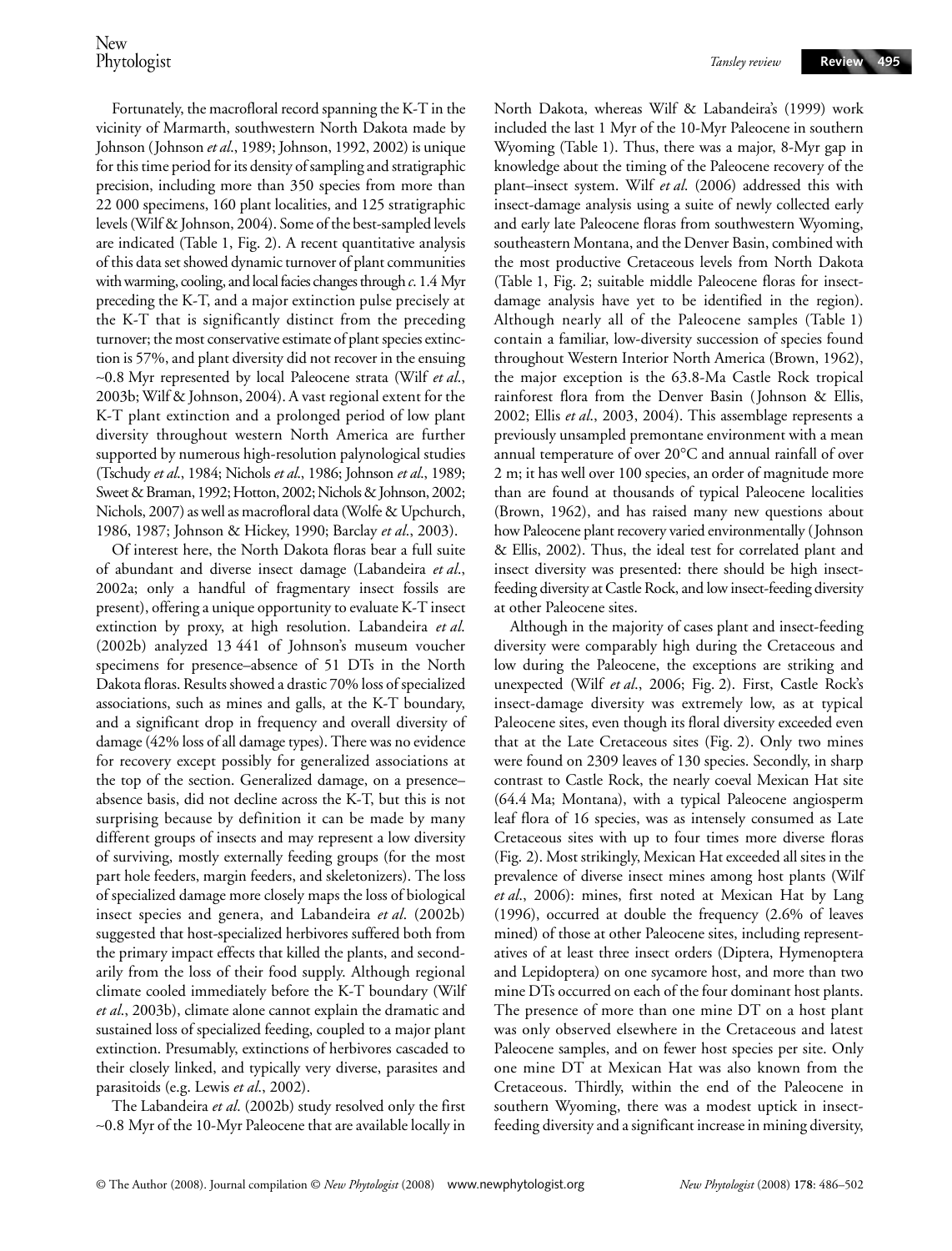even though plant diversity showed a negligible increase (Fig. 2). This was recently corroborated in the Bighorn Basin (Currano *et al*., 2008; Fig. 2). At no time during the Paleocene in this region was there a diverse flora with diverse insect damage (Currano *et al*., 2008), but the three other combinations are recorded (Fig. 2).

The results of the recovery study (Wilf *et al*., 2006) indicate that plant and insect diversity, although strongly linked today, can decouple during ecological recovery from extinction, which severs trophic links by destroying loci in food webs. This results in drastically simplified ecological landscapes, ripe for opportunistic development of unbalanced food webs not seen today. Castle Rock is a case of runaway floral diversification without an accompanying insect radiation, apparently made possible by a short interval of highly favorable climate. The Castle Rock flora, with its large, thick-textured, presumably long-lived and unpalatable leaves typical of modern rainforest vegetation, apparently was too difficult a venue for the re-establishment of insect herbivores. The Castle Rock example contrasts with modern rainforests, where herbivores may be involved in the maintenance or promotion of plant diversity (Janzen, 1970; Connell, 1971; Wills *et al*., 2006).

The other, typical Paleocene floras were dominated by a handful of thin-textured species, mostly from deciduous lineages such as Platanaceae, Cornales, Juglandaceae, Trochodendraceae, and Cercidiphyllaceae (e.g. Brown, 1962; Hickey, 1977; Crane *et al*., 1991; Manchester & Hickey, 2007), that were presumably poorly defended against rare insect attacks. Mexican Hat appears to offer a rare glimpse of a localized and ephemeral, but massive, Paleocene opportunistic invasion onto vulnerable hosts from an unknown, possibly distant source. None of the Paleocene samples represents a true ecosystem recovery because there is no example of diverse floras and feeding in the same sample. Contrary to expectations, true recovery appears to have been led by insects, not by plants, during latest Paleocene warming preceding the PETM (Wilf *et al*., 2006; Currano *et al*., 2008; Fig. 2).

Although the first K-T insect-damage investigation (Labandeira *et al*., 2002a,b) was from a single basin in North Dakota, the recovery study and ongoing work in the Cretaceous and early Paleocene of the Denver Basin (Wilf *et al*., 2006; Labandeira *et al*., 2007a), 700 km south of the North Dakota floras, strongly corroborate the evidence for a major K-T extinction of plants and insects throughout the Western Interior USA. All results clearly indicate high Late Cretaceous herbivory followed by severe depression in insect-feeding diversity and intensity lasting through most of the Paleocene. However, this overall pattern is made more interesting by the unbalanced food webs seen ephemerally at Mexican Hat and Castle Rock.

The fact that nearly all insect families present in the Late Cretaceous are still with us today (Labandeira & Sepkoski, 1993) is used to argue that insects did not suffer a significant

K-T extinction (Grimaldi & Engel, 2005). Although this is true in a strict phylogenetic context, the family-level, global body-fossil data are incapable of revealing the profound and long-lasting ecological crisis revealed in the insect-damage record, which leaves no doubt that plants and their insect herbivores over a large area of North America were strongly affected for millions of years. This included severe losses of population density and presumably species and generic diversity in host-specialized herbivore lineages; in addition, many families may have been lost regionally.

**Example from Patagonia** I briefly note a completely different test of correlated plant and insect diversity, from southern South America. Extremely diverse fossil floras are known from the Eocene of Patagonia, Argentina, including an early Eocene fossil lake site known as Laguna del Hunco (Berry, 1925, 1938; Wilf *et al*., 2005a and references therein; Zamaloa *et al*., 2006). Relatively rare but informative insect body-fossils also come from the Laguna del Hunco site (Petrulevičius & Nel, 2005). The Laguna del Hunco flora was located at a similar absolute paleolatitude (∼47°) to many North American Eocene floras. It has recently been sampled using the same field census and damage typing methods described here and dated precisely to  $51.91 \pm 0.22$  Ma, using new Ar-Ar data (Wilf *et al*., 2003a, 2005a,b). Thus, both plant and insect-damage diversity can be compared between continents, statistically adjusted for sample size.

Results show the Laguna del Hunco flora, with ∼186 plant organ species, to be at least as speciose as any North American Eocene flora known, the closest comparison being to Republic (Wilf *et al*., 2003a, 2005a). For example, the most speciose quarry at Laguna del Hunco yields approx. 57 dicot leaf species at a rarefied sample size of 500 specimens, versus 37 at Republic (Wilf *et al*., 2005a). Insect damage at all four different quarry sites at Laguna del Hunco is extremely diverse, richer than any known Eocene example whether measured on bulk samples or individual host species (Wilf *et al*., 2005b). For example, when the abundant plant host species from Laguna del Hunco, Republic, Bonanza, and Sourdough (see Table 1) are ranked by damage type and feeding group diversity, hosts from Laguna del Hunco represent 11 of the top 15 in both cases, and five and four of the top five, respectively (Wilf *et al*., 2005b). Because very little is known about the deep-time diversity of plants and insects in South America (Petrulevičius & Martins-Neto, 2000; Jaramillo *et al*., 2006), these results reveal a deep historical context for the extraordinary diversity of the continent today, and they amply demonstrate that a major radiation of insect herbivores occurred on one of the richest paleofloras in the world.

# **IV. Extant calibrations needed**

Insect-damaged fossil leaves have much potential to add a deep historical dimension to ecological observations of living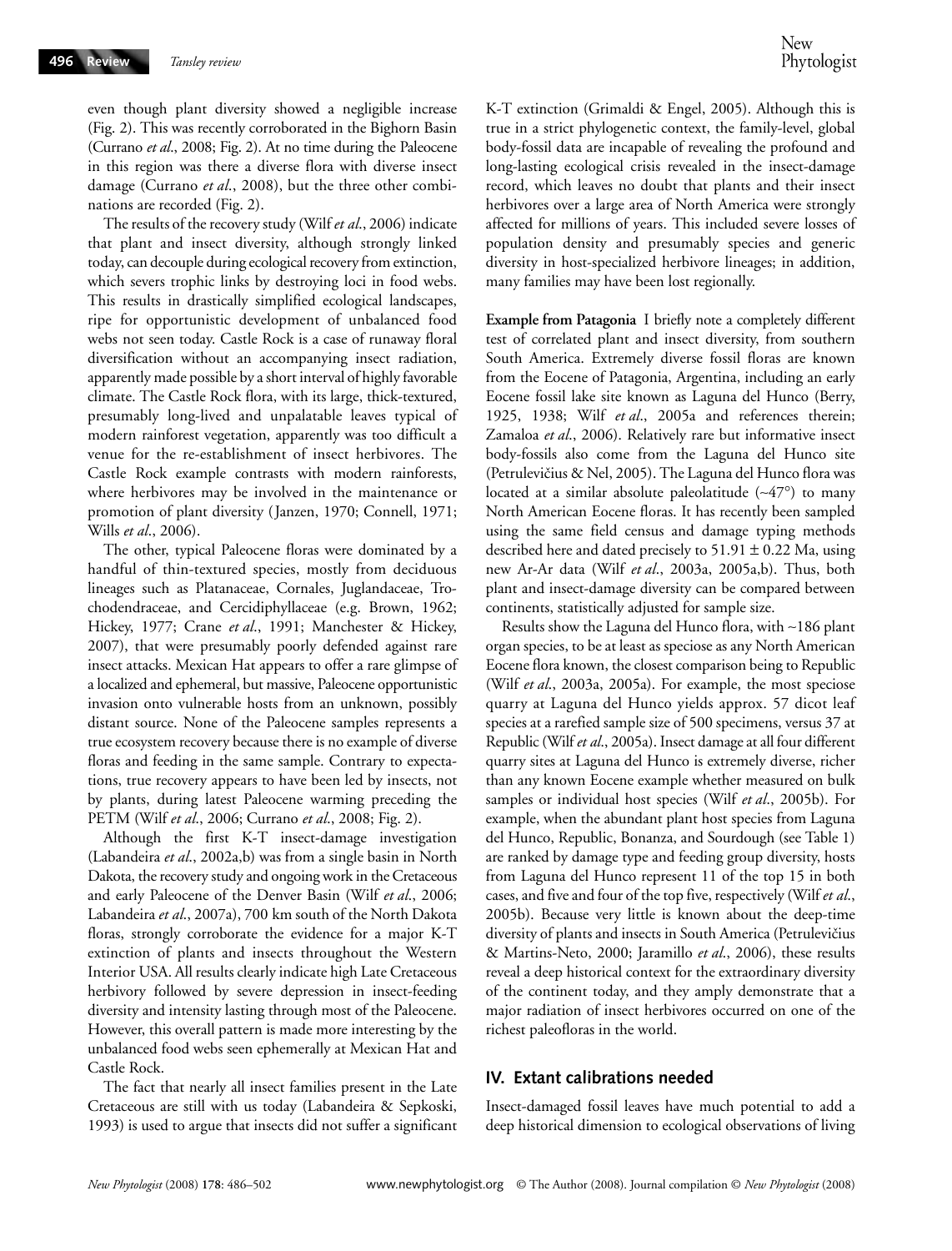floras and faunas. Many of the paleontological results described here are in line with predictions from modern ecology, whereas others, such as the ephemeral Paleocene diversifications of plants or herbivory, but not both concurrently, reveal novel ecological patterns out of the reach of modern observation. Although confirmation and clarification require the usual – many more fossils from many more times and places – I focus here on three issues that divide the ecological and paleoecological realms of observation and caution against oversimplified comparisons, as discussed in part earlier (Wilf & Labandeira, 1999; Wilf *et al*., 2001).

The first, and self-explanatory, issue is that paleobiology and ecology use very different techniques and time scales of observation. Perhaps the most pressing example is the damage typing system, which has moved ahead quickly in paleobiology without extant calibrations needed to constrain diversity interpretations, such as how many insect taxa can be represented by a single damage type. Even the fundamental sample is different: paleobiologists must measure, nearly exclusively, mature leaves bearing the cumulative damage of their lifespans, whereas ecologists routinely measure time series of damage on living leaves, especially young, expanding foliage that bears the highest attack rates (Coley *et al*., 1996; Moles & Westoby, 2000).

Secondly, variation in herbivory is typically immense in extant communities, by season, from tree to tree, and within a tree (e.g. Feeny, 1970; Basset, 1991, 1992; Lowman, 1995; Filip *et al*., 1995; Barrios, 2003). In fossil leaf deposits, even small amounts of spatial and time averaging probably smooth the variation to reveal meaningful trends, but this hypothesis needs to be tested and any degradation of signal mapped along the route to preservation. This can be done using straightforward comparisons of seasonally timed and three-dimensionally mapped live material (of mature canopy leaves, to best match the fossil record), fresh leaf litter, and transported leaf litter, by analogy to plant taphonomy studies. I note that host plant identifications, at whatever resolution is achievable (or to morphotypes when taxonomy is ambiguous), are essential to all informative interpretations of modern or fossil insect damage, as shown throughout the literature. Unfortunately, host identification was not included in one of the only studies of insect damage in modern leaf litter (Smith & Nufio, 2004).

Taphonomic investigations could also address a third issue, the frequent, but not uniform observation that fossil herbivory is lower than modern herbivory (Beck & Labandeira, 1998; Smith & Nufio, 2004). Although part of this signal could genuinely reflect increasing herbivory through time, it is more likely attributable to a suite of taphonomic factors that all tend to bias significantly downward the observation of fossil herbivory (Wilf & Labandeira, 1999). Nearly all fossil leaves are incompletely preserved, making it more likely that insect damage originally present will be missed; damaged leaves have lost structural integrity and are more likely to be mechanically destroyed before being fossilized; heavily chewed leaves are

usually not identifiable, making them unusable; and completely chewed leaves cannot preserve. Work to date has assumed these biases to be relatively uniform across the fossil record, allowing comparisons through time as discussed here, but a stronger quantitative framework from taphonomy would be a major improvement.

Most of all, more workers are needed to advance this promising area of research. Fossil leaves with insect damage remain a mostly untapped, unique source of information about food web evolution on time scales short enough to be linked to neoecological observations. Nearly all temporally fine data come from a single region of one continent, from a 20-Myr window out of the more than 400-Myr history of plants on land with leaves. I hope this article has stimulated some readers to consider their potential contributions.

# **Acknowledgements**

I am very grateful to C. Labandeira, K. Johnson, E. Currano, S. Wing, and D. Royer for working closely with me over many years on the topic reviewed here; to C. Labandeira, E. Currano, R. Horwitt, S. Little, and Y. Basset for commenting on manuscript drafts; and to outstanding field assistants and technicians, including F. Marsh, P. Puerta, and many others acknowledged in the cited articles. Major contributors to this author's portion of the reviewed work include the National Science Foundation (grants DEB-0345750 and EAR-0236489), the Petroleum Research Fund of the American Chemical Society (grants 35229-G2 and 40546-AC8), the American Philosophical Society, the National Geographic Society (grant 7337-02), the David and Lucile Packard Foundation, and the Ryan Family Foundation.

### **References**

- **Adler LS, de Valpine P, Harte J, Call J. 2007.** Effects of long-term experimental warming on aphid density in the field. *Journal of the Kansas Entomological Society* **80**: 156–168.
- **Allen AP, Gillooly JF, Savage VM, Brown JH. 2006.** Kinetic effects of temperature on rates of genetic divergence and speciation. *Proceedings of the National Academy of Sciences, USA* **103**: 9130–9135.
- **Alvarez LW, Alvarez W, Asaro F, Michel HV. 1980.** Extraterrestrial cause for the Cretaceous-Tertiary extinction: experimental results and theoretical interpretation. *Science* **208**: 1095–1108.
- **Ash S. 1996.** Evidence of arthropod–plant interactions in the Upper Triassic of the southwestern United States. *Lethaia* **29**: 237–248.
- **Bale JS, Masters GJ, Hodkinson ID, Awmack C, Bezemer TM, Brown VK, Butterfield J, Buse A, Coulson JC, Farrar J** *et al***. 2002.** Herbivory in global climate change research: direct effects of rising temperature on insect herbivores. *Global Change Biology* **8**: 1–16.
- **Barclay RS, Johnson KR, Betterton WJ, Dilcher DL. 2003.** Stratigraphy, megaflora, and the K-T boundary in the eastern Denver Basin, Colorado. *Rocky Mountain Geology* **38**: 45–71.
- **Barrios H. 2003.** Insect herbivores feeding on conspecific seedlings and trees. In: Basset Y, Novotny V, Miller SE, Kitching RL, eds. *Arthropods of tropical forests*. Cambridge, UK: Cambridge University Press, 282–290.
- **Basset Y. 1991.** The spatial distribution of herbivory, mines and galls within an Australian rain forest tree. *Biotropica* **23**: 271–281.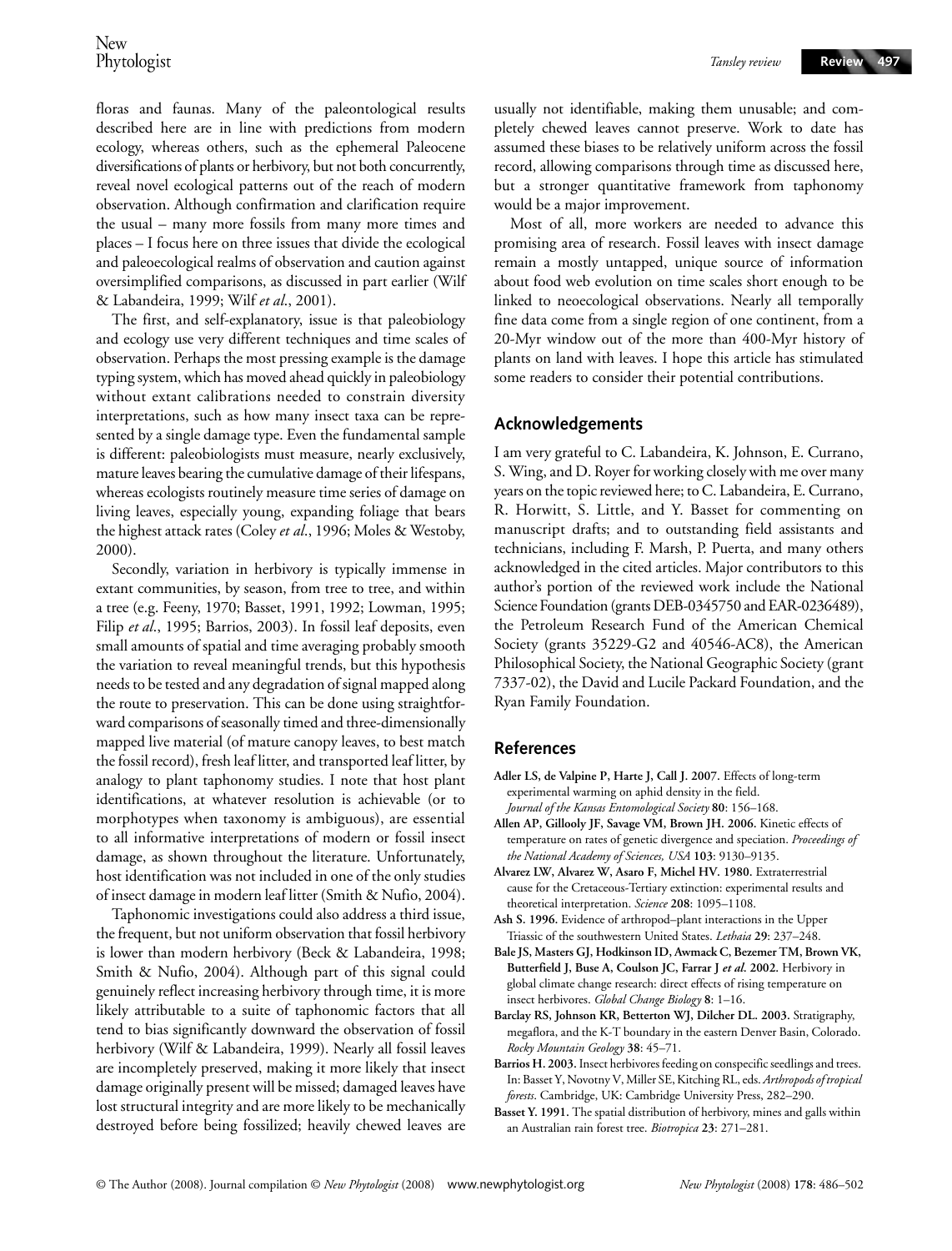- **Basset Y. 1992.** Influence of leaf traits on the spatial distribution of arboreal arthropods within an overstorey rainforest tree. *Ecological Entomology* **17**: 8–16.
- **Basset Y. 1994.** Palatability of tree foliage to chewing insects: a comparison between a temperate and a tropical site. *Acta Oecologica* **15**: 181–191.
- **Basset Y. 1999.** Diversity and abundance of insect herbivores foraging on seedlings in a rainforest in Guyana. *Ecological Entomology* **24**: 245–259.
- **Basset Y, Aberlenc HP, Delvare G. 1992.** Abundance and stratification of foliage arthropods in a lowland rain forest of Cameroon. *Ecological Entomology* **17**: 310–318.
- **Basset Y, Samuelson GA, Allison A, Miller SE. 1996.** How many species of host-specific insects feed on a species of tropical tree? *Biological Journal of the Linnean Society* **59**: 201–216.
- **Bazzaz FA. 1990.** The response of natural ecosystems to the rising global CO<sub>2</sub> levels. *Annual Review of Ecology and Systematics* **21**: 167–196.
- **Beck AL, Labandeira CC. 1998.** Early Permian insect folivory on a gigantopterid-dominated riparian flora from north-central Texas. *Palaeogeography, Palaeoclimatology, Palaeoecology* **142**: 139–173.
- **Behrensmeyer AK, Kidwell SM, Gastaldo RA. 2000.** Taphonomy and paleobiology. *Paleobiology* **26S**: 103–147.
- **Bernays EA, Chapman RF. 1994.** *Host-plant selection by phytophagous insects*. New York, NY, USA: Chapman and Hall.
- **Berry EW. 1925.** A Miocene flora from Patagonia. *Johns Hopkins University Studies in Geology* **6**: 183–251.
- **Berry EW. 1938.** Tertiary flora from the Río Pichileufú, Argentina. *Geological Society of America Special Paper* **12**: 1–149.
- **Bottke WF, Vokrouhlický D, Nesvorný D. 2007.** An asteroid breakup 160 Myr ago as the probable source of the K/T impactor. *Nature* **449**: 48–53.
- **Brown JH, Gillooly JF, Allen AP, Savage VM, West GB. 2004.**  Toward a metabolic theory of ecology. *Ecology* **85**: 1771–1789.
- **Brown LR, Eads CO. 1965.** A technical study of insects affecting the sycamore tree in southern California. *University of California Agricultural Experiment Station Bulletin* **818**: 1–38.
- **Brown RW. 1962.** Paleocene flora of the Rocky Mountains and Great Plains. *US Geological Survey Professional Paper* **375**: 1–119.
- **Burnham RJ. 1993.** Reconstructing richness in the plant fossil record. *Palaios* **8**: 376–384.
- **Burnham RJ, Wing SL, Parker GG. 1992.** The reflection of deciduous forest communities in leaf litter: implications for autochthonous litter assemblages from the fossil record. *Paleobiology* **18**: 30–49.
- **Cannon RJC. 1998.** The implications of predicted climate change for insect pests in the UK, with emphasis on non indigenous species. *Global Change Biology* **4**: 785–796.
- **Chaboo CS. 2007.** Biology and phylogeny of the Cassidinae Gyllenhal *sensu lato* (tortoise and leaf-mining beetles) (Coleoptera: Chrysomelidae). *Bulletin of the American Museum of Natural History* **305**: 1–250.
- **Chaney RW, Sanborn EI. 1933.** The Goshen flora of west central Oregon. *Carnegie Institution of Washington Publication* **439**: 1–103.
- **Chin K, Gill BD. 1996.** Dinosaurs, dung beetles, and conifers: participants in a Cretaceous food web. *Palaios* **11**: 280–285.
- **Clyde WC, Hamzi W, Finarelli JA, Wing SL, Schankler D, Chew A. 2007.**  Basin-wide magnetostratigraphic framework for the Bighorn Basin, Wyoming. *Geological Society of America Bulletin* **119**: 848–859.
- **Cockerell TDA. 1925.** Plant and insect fossils from the Green River Eocene of Colorado. *Proceedings of the United States National Museum* **66**: 1–13.
- **Coley PD. 1983.** Herbivory and defensive characteristics of tree species in a lowland tropical forest. *Ecological Monographs* **53**: 209–233.
- **Coley PD. 1988.** Effects of plant growth rate and leaf lifetime on the amount and type of anti-herbivore defense. *Oecologia* **74**: 531–536.
- **Coley PD. 1998.** Possible effects of climate change on plant/herbivore interactions in moist tropical forests. *Climatic Change* **39**: 455–472.
- **Coley PD, Aide TM. 1991.** Comparison of herbivory and plant defenses in temperate and tropical broad-leaved forests. In: Price PW, Lewinsohn TM, Fernandes GW, Benson BB, eds. *Plant animal interactions: evolutionary ecology in tropical and temperate regions*. New York, NY, USA: Wiley, 25–49.
- **Coley PD, Barone JA. 1996.** Herbivory and plant defenses in tropical forests. *Annual Review of Ecology and Systematics* **27**: 305–335.
- **Collinson ME, Hooker JJ. 2000.** Gnaw marks on Eocene seeds: evidence for early rodent behaviour. *Palaeogeography, Palaeoclimatology, Palaeoecology* **157**: 127–149.
- **Connell JH. 1971.** On the role of natural enemies in preventing competitive exclusion in some marine animals and in rain forest trees. In: Den Boer PJ, Gradwell G, eds. *Dynamics of populations*. Wageningen, the Netherlands: Center for Agricultural Publishing and Documentation, 298–312.
- **Crane PR, Herendeen P, Friis EM. 2004.** Fossils and plant phylogeny. *American Journal of Botany* **91**: 1683–1699.
- **Crane PR, Jarzembowski EA. 1980.** Insect leaf mines from the Palaeocene of southern England. *Journal of Natural History* **14**: 629–636.
- **Crane PR, Manchester SR, Dilcher DL. 1991.** Reproductive and vegetative structure of *Nordenskioldia* (Trochodendraceae), a vesselless dicotyledon from the Early Tertiary of the Northern Hemisphere. *American Journal of Botany* **78**: 1311–1334.
- **Currano ED, Wilf P, Wing SL, Labandeira CC, Lovelock EC, Royer DL. 2008**. Sharply increased insect herbivory during the Paleocene-Eocene thermal maximum. *Proceedings of the National Academy of Sciences, USA* **105**: 1960–1964.
- **Dalton R. 2006.** Telling the time. *Nature* **444**: 134–135.
- **D'Hondt S, Donaghay P, Zachos JC, Luttenberg D, Lindinger M. 1998.**  Organic carbon fluxes and ecological recovery from the Cretaceous-Tertiary mass extinction. *Science* **282**: 276–279.
- **Dyer LA, Singer MS, Lill JT, Stireman JO, Gentry GL, Marquis RJ, Ricklefs RE, Greeney HF, Wagner DL, Morais HC** *et al***. 2007.** Host specificity of Lepidoptera in tropical and temperate forests. *Nature* **448**: 696–6U9.
- **Edwards D, Selden PA, Richardson JB, Axe L. 1995.** Coprolites as evidence for plant–animal interaction in Siluro-Devonian terrestrial ecosystems. *Nature* **377**: 329–331.
- **Ellis B, Johnson KR, Dunn RE. 2003.** Evidence for an *in situ* early Paleocene rainforest from Castle Rock, Colorado. *Rocky Mountain Geology* **38**: 73–100.
- **Ellis B, Johnson KR, Dunn RE, Reynolds MR. 2004.** The Castle Rock rainforest. *Denver Museum of Nature and Science Technical Report* **2004–2**: 1–455.
- **Erwin DM, Schick KN. 2007.** New Miocene oak galls (Cynipini) and their bearing on the history of cynipid wasps in western North America. *Journal of Paleontology* **81**: 568–580.
- **Erwin TL. 1982.** Tropical forests: their richness in Coleoptera and other arthropod species. *Coleopterists' Bulletin* **36**: 74–75.
- **Fajer ED, Bowers MD, Bazzaz FA. 1989.** The effects of enriched carbon dioxide atmospheres on plant–insect herbivore interactions. *Science* **243**: 1198–1200.
- **Feeny P. 1970.** Seasonal changes in oak leaf tannins and nutrients as a cause of spring feeding by winter moth caterpillars. *Ecology* **51**: 565–581.
- **Fernandes GW, Price PW. 1991.** Comparison of tropical and temperate galling species richness: The roles of environmental harshness and plant nutrient status. In: Price PW, Lewinsohn TM, Fernandes GW, Benson BB, eds. *Plant animal interactions: evolutionary ecology in tropical and temperate regions*. New York, NY, USA: Wiley, 91–115.
- **Fernandes GW, Price PW. 1992.** The adaptive significance of insect gall distribution: survivorship of species in xeric and mesic habitats. *Oecologia* **90**: 14–20.
- **Filip V, Dirzo R, Maass JM, Sarukhán J. 1995.** Within- and among-year variation in the levels of herbivory on the foliage of trees from a Mexican tropical deciduous forest. *Biotropica* **27**: 78–86.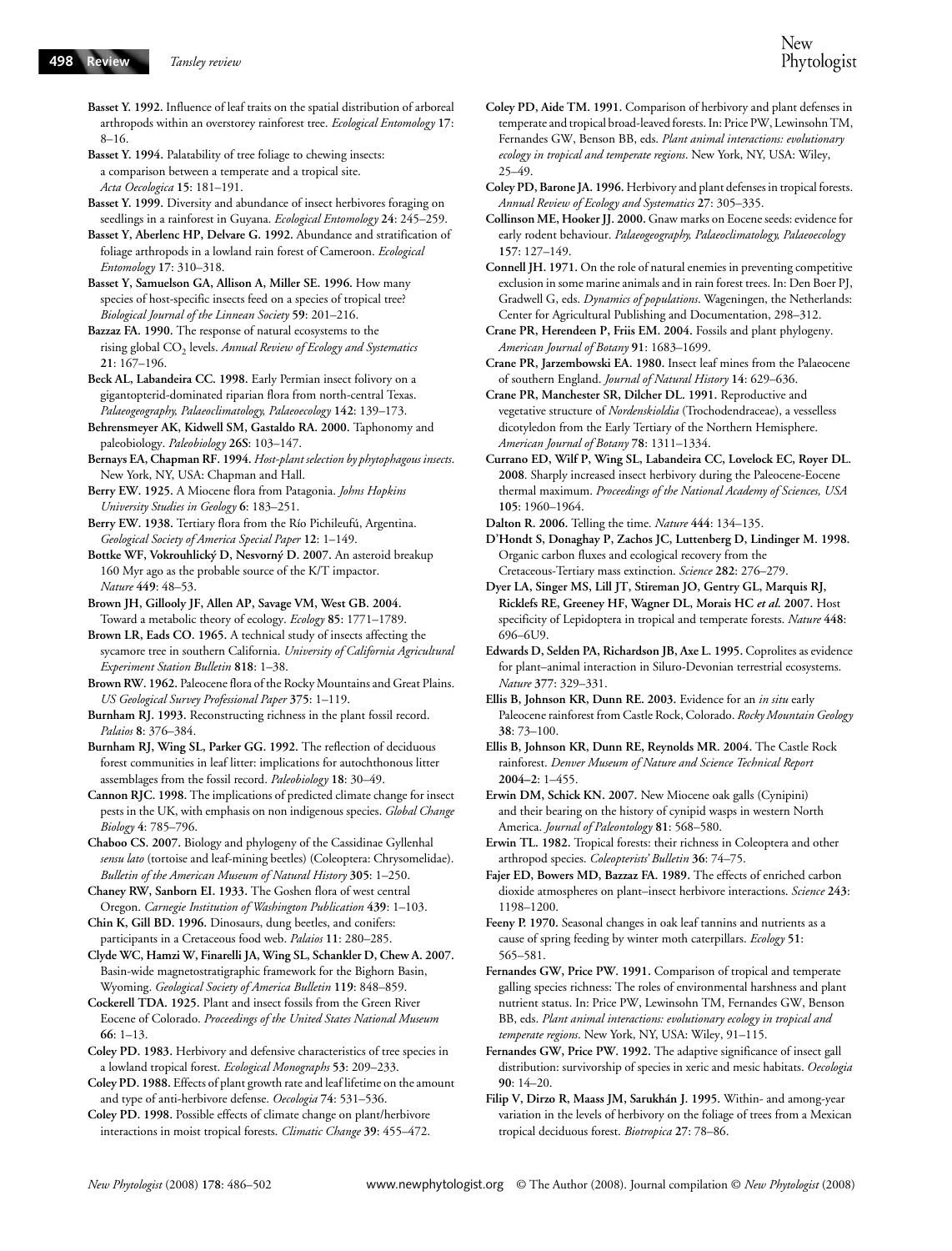**Furin S, Preto N, Rigo M, Roghi G, Gianolla P, Crowley JL, Bowring SA. 2006.** High-precision U-Pb zircon age from the Triassic of Italy: implications for the Triassic time scale and the Carnian origin of calcareous nannoplankton and dinosaurs. *Geology* **34**: 1009–1012.

**Gastaldo RA, Adendorff R, Bamford M, Labandeira CC, Neveling J, Sims H. 2005.** Taphonomic trends of macrofloral assemblages across the Permian-Triassic boundary, Karoo Basin, South Africa. *Palaios* **20**: 479–497.

**Gingerich PD. 2006.** Environment and evolution through the Paleocene-Eocene thermal maximum. *Trends in Ecology and Evolution* **21**: 246–253.

**Givnish TJ. 1987.** Comparative studies of leaf form: assessing the relative roles of selective pressures and phylogenetic constraints. *New Phytologist* **106**: 131–160.

**Glasspool I, Hilton J, Collinson M, Wang SJ. 2003.** Foliar herbivory in Late Palaeozoic Cathaysian gigantopterids. *Review of Palaeobotany and Palynology* **127**: 125–132.

**Godfray HCJ. 1994.** *Parasitoids: behavioral and evolutionary ecology*. Princeton, NJ, USA: Princeton University Press.

**Gómez-Zurita J, Hunt TKF, Vogler AP. 2007.** Recalibrated tree of leaf beetles (Chrysomelidae) indicates independent diversification of angiosperms and their insect herbivores. *PLoS One* **4**: e360.

**Gradstein FM, Ogg J, Smith A. 2004.** *A geologic time scale 2004*. Cambridge, UK: Cambridge University Press.

**Greenwood DR. 2007.** Fossil angiosperm leaves and climate: from Wolfe and Dilcher to Burnham and Wilf. *Courier Forschungsinstitut Senckenberg* **258**: 95–108.

**Grimaldi D, Engel MS. 2005.** *Evolution of the insects*. Cambridge, UK: Cambridge University Press.

**Haddad NM, Tilman D, Haarstad J, Ritchie M, Knops JMH. 2001.**  Contrasting effects of plant richness and composition on insect communities: a field experiment. *American Naturalist* **158**: 17–35.

**Hawkins BA, Porter EE. 2003.** Does herbivore diversity depend on plant diversity? The case of California butterflies. *American Naturalist* **161**: 40–49.

**Hesselbo SP, Morgans-Bell HS, McElwain JC, Rees PM, Robinson SA, Ross CE. 2003.** Carbon-cycle perturbation in the Middle Jurassic and accompanying changes in the terrestrial paleoenvironment. *Journal of Geology* **111**: 259–276.

**Hickey LJ. 1977.** Stratigraphy and paleobotany of the Golden Valley Formation (Early Tertiary) of western North Dakota. *Geological Society of America Memoir* **150**: 1–183.

**Hickey LJ, Hodges RW. 1975.** Lepidopteran leaf mine from the early Eocene Wind River Formation of northwestern Wyoming. *Science* **189**: 718–720.

**Hicks JF, Johnson KR, Obradovich JD, Tauxe L, Clark D. 2002.**  Magnetostratigraphy and geochronology of the Hell Creek and basal Fort Union Formations of southwestern North Dakota and a recalibration of the age of the Cretaceous-Tertiary boundary. *Geological Society of America Special Paper* **361**: 35–55.

**Hodgkins J, Smith DM. 2002.** Climate and ecology of an Eocene plant-herbivore assemblage. *Geological Society of America Abstracts with Programs* **34**: 425.

**Hotton CL. 2002.** Palynology of the Cretaceous-Tertiary boundary in central Montana: evidence for extraterrestrial impact as a cause of the terminal Cretaceous extinctions. *Geological Society of America Special Paper* **361**: 473–501.

**Jacobs BF, Herendeen PS. 2004.** Eocene dry climate and woodland vegetation in tropical Africa reconstructed from fossil leaves from northern Tanzania. *Palaeogeography, Palaeoclimatology, Palaeoecology* **213**: 115–123.

**Janzen DH. 1970.** Herbivores and the number of tree species in tropical forests. *American Naturalist* **104**: 501–528.

**Jaramillo C, Rueda MJ, Mora G. 2006.** Cenozoic plant diversity in the Neotropics. *Science* **311**: 1893–1896.

**Johnson KR. 1992.** Leaf-fossil evidence for extensive floral extinction at the

Cretaceous/Tertiary boundary, North Dakota, USA. *Cretaceous Research* **13**: 91–117.

**Johnson KR. 2002.** The megaflora of the Hell Creek and lower Fort Union formations in the western Dakotas: vegetational response to climate change, the Cretaceous-Tertiary boundary event, and rapid marine transgression. *Geological Society of America Special Paper* **361**: 329–391.

**Johnson KR, Ellis B. 2002.** A tropical rainforest in Colorado 1.4 million years after the Cretaceous-Tertiary boundary. *Science* **296**: 2379–2383.

**Johnson KR, Hickey LJ. 1990.** Megafloral change across the Cretaceous/ Tertiary boundary in the northern Great Plains and Rocky Mountains, USA. *Geological Society of America Special Paper* **247**: 433–444.

**Johnson KR, Nichols DJ, Attrep M Jr, Orth CJ. 1989.** High-resolution leaf-fossil record spanning the Cretaceous-Tertiary boundary. *Nature* **340**: 708–711.

**Kenrick P, Crane PR. 1997.** The origin and early evolution of plants on land. *Nature* **389**: 33–39.

**Knoll AH, Niklas KJ, Tiffney BH. 1979.** Phanerozoic land-plant diversity in North America. *Science* **206**: 1400–1402.

**Knops JMH, Tilman D, Haddad NM, Naeem S, Mitchell CE, Haarstad J, Ritchie ME, Howe KM, Reich PB, Siemann E** *et al***. 1999.** Effects of plant species richness on invasion dynamics, disease outbreaks, insect abundances and diversity. *Ecology Letters* **2**: 286–293.

**Koch PL, Zachos JC, Gingerich PD. 1992.** Correlation between isotope records in marine and continental carbon reservoirs near the Palaeocene/ Eocene boundary. *Nature* **358**: 319–322.

**Kowalewski M. 2002.** The fossil record of predation: an overview of analytical methods. *Paleontological Society Papers* **8**: 3–42.

**Labandeira CC. 1997.** Insect mouthparts: ascertaining the paleobiology of insect feeding strategies. *Annual Review of Ecology and Systematics* **28**: 153–193.

**Labandeira CC. 1998.** Early history of arthropod and vascular plant associations. *Annual Review of Earth and Planetary Sciences* **26**: 329–377.

**Labandeira CC. 2002.** Paleobiology of middle Eocene plant-insect associations from the Pacific Northwest: a preliminary report. *Rocky Mountain Geology* **37**: 31–59.

**Labandeira CC. 2005.** The fossil record of insect extinction: new approaches and future directions. *American Entomologist* **51**: 10–25.

**Labandeira CC. 2006.** The four phases of plant-arthropod associations in deep time. *Geologica Acta* **4**: 409–438.

**Labandeira CC. 2007a.** Assessing the fossil record of plant-insect associations: ichnodata versus body-fossil data. *SEPM Special Publication* **88** (in press).

**Labandeira CC. 2007b.** The origin of herbivory on land: initial patterns of plant tissue consumption by arthropods. *Insect Science* **14**: 259–275.

**Labandeira CC, Allen EG. 2007.** Minimal insect herbivory for the Lower Permian Coprolite Bone Bed site of north-central Texas, USA, and comparison to other Late Paleozoic floras. *Palaeogeography Palaeoclimatology Palaeoecology* **247**: 197–219.

**Labandeira CC, Dilcher DL, Davis DR, Wagner DL. 1994.** Ninety-seven million years of angiosperm-insect association: paleobiological insights into the meaning of coevolution. *Proceedings of the National Academy of Sciences, USA* **91**: 12278–12282.

Labandeira CC, Ellis B, Johnson KR, Wilf P. 2007a. Patterns of plant-insect associations from the Cretaceous-Paleogene interval of the Denver Basin. *Geological Society of America Abstracts with Programs* **39**: 27.

**Labandeira CC, Johnson KR, Lang P. 2002a.** Preliminary assessment of insect herbivory across the Cretaceous-Tertiary boundary: major extinction and minimum rebound. *Geological Society of America Special Paper* **361**: 297–327.

**Labandeira CC, Johnson KR, Wilf P. 2002b.** Impact of the terminal Cretaceous event on plant-insect associations. *Proceedings of the National Academy of Sciences, USA* **99**: 2061–2066.

**Labandeira CC, Phillips TL. 1996a.** A Carboniferous insect gall: insight into early ecologic history of the Holometabola. *Proceedings of the National Academy of Sciences, USA* **93**: 8470–8474.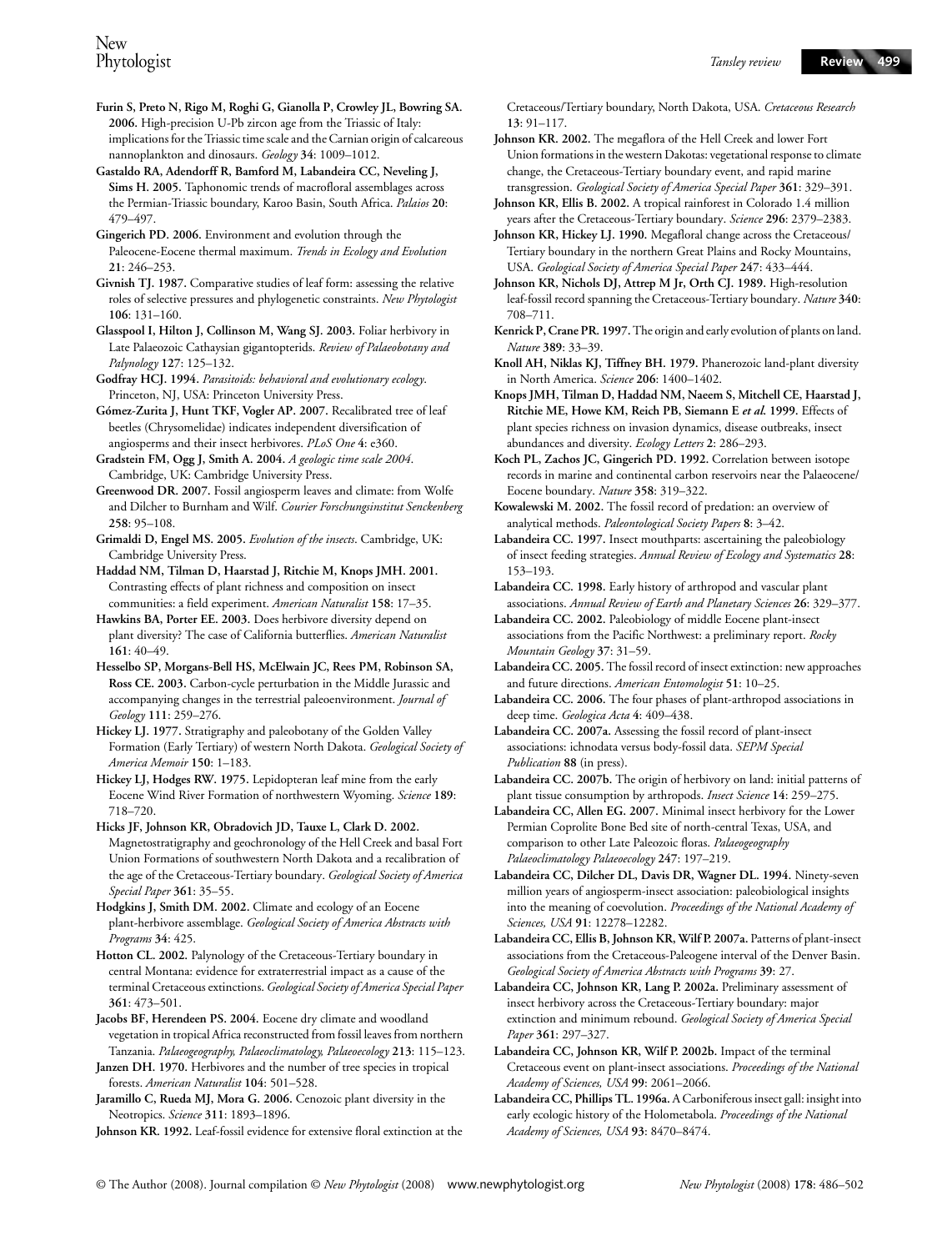**Labandeira CC, Phillips TL. 1996b.** Insect fluid-feeding on upper Pennsylvanian tree ferns (Palaeodictyoptera, Marattiales) and the early history of the piercing-and-sucking functional feeding group. *Annals of the Entomological Society of America* **89**: 157–183.

**Labandeira CC, Phillips TL. 2002.** Stem borings and petiole galls from Pennsylvanian tree ferns of Illinois, USA: implications for the origin of the borer and galler functional-feeding-groups and holometabolous insects. *Palaeontographica Abteilung A: Paläozoologie-Stratigraphie* **264**: 1–84.

**Labandeira CC, Sepkoski JJ. 1993.** Insect diversity in the fossil record. *Science* **261**: 310–315.

**Labandeira CC, Wilf P, Johnson KR, Marsh F. 2007b.** *Guide to insect (and other) damage types on compressed plant fossils. Version 3.0*. Washington, DC, USA: Smithsonian Institution. [http://paleobiology.si.edu/insects/](http://paleobiology.si.edu/insects) index.html.

**Lang PJ. 1996.** Fossil evidence for patterns of leaf-feeding from the late cretaceous and early tertiary. PhD thesis, University of London, London, UK.

**Leigh EG, Jr. 1999.** *Tropical forest ecology: a view from Barro Colorado Island*. New York, NY, USA: Oxford University Press.

**Lewis OT, Memmott J, Lasalle J, Lyal CHC, Whitefoord C, Godfray HCJ. 2002.** Structure of a diverse tropical forest insect-parasitoid community. *Journal of Animal Ecology* **71**: 855–873.

**Lincoln DE, Fajer ED, Johnson RH. 1993.** Plant–insect herbivore interactions in elevated CO<sub>2</sub> environments. *Trends in Ecology and Evolution* **8**: 64–68.

**Lowman MD. 1984.** An assessment of techniques for measuring herbivory: is rainforest defoliation more intense than we thought? *Biotropica* **16**: 264–268.

**Lowman MD. 1995.** Herbivory in Australian forests: a comparison of dry sclerophyll and rain forest canopies. *Proceedings of the Linnean Society of New South Wales* **115**: 77–87.

**MacGinitie HD. 1969.** The Eocene Green River flora of northwestern Colorado and northeastern Utah. *University of California Publications in Geological Sciences* **83**: 1–140.

**Manchester SR, Dilcher DL. 1997.** Reproductive and vegetative morphology of *Polyptera* (Juglandaceae) from the Paleocene of Wyoming and Montana. *American Journal of Botany* **84**: 649–663.

**Manchester SR, Hickey LJ. 2007.** Reproductive and vegetative organs of *Browniea* gen. n. (Nyssaceae) from the Paleocene of North America. *International Journal of Plant Sciences* **168**: 229–249.

**Manchester SR, Judd WS, Handley B. 2006.** Foliage and fruits of early poplars (Salicaceae: *Populus*) from the Eocene of Utah, Colorado, and Wyoming. *International Journal of Plant Sciences* **167**: 897–908.

**Mattson WJ Jr. 1980.** Herbivory in relation to plant nitrogen content. *Annual Review of Ecology and Systematics* **11**: 119–161.

**McElwain JC, Popa ME, Hesselbo SP, Haworth M, Surlyk F. 2007.**  Macroecological responses of terrestrial vegetation to climatic and atmospheric change across the Triassic/Jurassic boundary in East Greenland. *Paleobiology* **33**: 547–573.

**McKenna DD, Farrell BD. 2006.** Tropical forests are both evolutionary cradles and museums of leaf beetle diversity. *Proceedings of the National Academy of Sciences, USA* **103**: 10947–10951.

**Moles AT, Westoby M. 2000.** Do small leaves expand faster than large leaves, and do shorter expansion times reduce herbivore damage? *Oikos* **90**: 517–524.

**Montañez IP, Tabor NJ, Niemeier D, DiMichele WA, Frank TD,**  Fielding CR, Isbell JL, Birgenheier LP, Rygel MC. 2007. CO<sub>2</sub>-forced climate and vegetation instability during Late Paleozoic deglaciation. *Science* **315**: 87–91.

**Murdoch WW, Evans FC, Peterson CH. 1972.** Diversity and pattern in plants and insects. *Ecology* **53**: 819–829.

**Nichols DJ. 2007.** Selected plant microfossil records of the terminal Cretaceous event in terrestrial rocks, western North America. *Palaeogeography, Palaeoclimatology, Palaeoecology* **255**: 22–34.

**Nichols DJ, Jarzen DM, Orth CJ, Oliver PQ. 1986.** Palynological and iridium anomalies at Cretaceous-Tertiary boundary, south-central Saskatchewan. *Science* **231**: 714–717.

**Nichols DJ, Johnson KR. 2002.** Palynology and microstratigraphy of Cretaceous-Tertiary boundary sections in southwestern North Dakota. *Geological Society of America Special Paper* **361**: 95–143.

**Niklas KJ. 1988.** Patterns of vascular plant diversification in the fossil record: proof and conjecture. *Annals of the Missouri Botanical Garden* **75**: 35–54.

**Niklas KJ, Tiffney BH. 1994.** The quantification of plant biodiversity through time. *Philosophical Transactions of the Royal Society of London, Series B* **345**: 35–44.

**Niklas KJ, Tiffney BH, Knoll AH. 1983.** Patterns in vascular land plant diversification. *Nature* **303**: 614–616.

**Nishida H, Hayashi N. 1996.** Cretaceous coleopteran larva fed on a female fructification of extinct gymnosperm. *Journal of Plant Research* **109**: 327–330.

**Novotny V, Basset Y, Miller SE, Weiblen GD, Bremer B, Cizek L, Drozd P. 2002.** Low host specificity of herbivorous insects in a tropical forest. *Nature* **416**: 841–844.

**Novotny V, Drozd P, Miller SE, Kulfan M, Janda M, Basset Y, Weiblen GD. 2006.** Why are there so many species of herbivorous insects in tropical rainforests? *Science* **313**: 1115–1118.

**Novotny V, Miller SE, Hulcr J, Drew RAI, Basset Y, Janda M, Setliff GP, Darrow K, Stewart AJA, Auga J** *et al***. 2007.** Low beta diversity of herbivorous insects in tropical forests. *Nature* **448**: 692–695.

**Opler PA. 1973.** Fossil lepidopterous leaf mines demonstrate the age of some insect-plant relationships. *Science* **179**: 1321–1323.

Petrulevičius JF, Martins-Neto RG. 2000. Checklist of South American Cenozoic insects. *Acta Geologica Hispanica* **35**: 135–147.

Petrulevičius JF, Nel A. 2005. Austroperilestidae, a new family of damselflies from early Eocene of Argentina (Insecta: Odonata). Phylogenetic relationships within Odonata. *Journal of Paleontology* **79**: 658–662.

**Pigg KB, Dillhoff RM, DeVore ML, Wehr WC. 2007.** New diversity among the Trochodendraceae from the early/middle Eocene Okanogan Highlands of British Columbia, Canada, and northeastern Washington State, United States. *International Journal of Plant Sciences* **168**: 521–532.

**Poorter L, van de Plassche M, Willems S, Boot RGA. 2004.** Leaf traits and herbivory rates of tropical tree species differing in successional status. *Plant Biology* **6**: 746–754.

**Prasad V, Stromberg CAE, Alimohammadian H, Sahni A. 2005.**  Dinosaur coprolites and the early evolution of grasses and grazers. *Science* **310**: 1177–1180.

**Price PW, Fernandes GW, Lara AF, Brawn J, Barrios H, Wright MG, Ribeiro SP, Rothcliff N. 1998.** Global patterns in local number of insect galling species. *Journal of Biogeography* **25**: 581–591.

**Quade J, Cerling TE, Barry JC, Morgan ME, Pilbeam DR, Chivas AR, Lee-Thorp JA, van der Merwe NJ. 1992.** A 16-Ma record of paleodiet using carbon and oxygen isotopes in fossil teeth from Pakistan. *Chemical Geology* **94**: 183–192.

**Rees PM. 2002.** Land-plant diversity and the end-Permian mass extinction. *Geology* **30**: 827–830.

**Reich PB, Walters MB, Ellsworth DS. 1997.** From tropics to tundra: Global convergence in plant functioning. *Proceedings of the National Academy of Sciences, USA* **94**: 13730–13734.

**Richter G, Baszio S. 2001a.** First proof of planktivory/insectivory in a fossil fish: *Thaumaturus intermedius* from the Eocene Lake Messel (FRG). *Palaeogeography, Palaeoclimatology, Palaeoecology* **173**: 75–85.

**Richter G, Baszio S. 2001b.** Traces of a limnic food web in the Eocene Lake Messel: a preliminary report based on fish coprolite analyses. *Palaeogeography, Palaeoclimatology, Palaeoecology* **166**: 345–368.

**Roehler HW. 1993a.** Eocene climates, depositional environments, and geography, Greater Green River Basin, Wyoming, Utah, and Colorado. *US Geological Survey Professional Paper* **1506-F**: 1–74.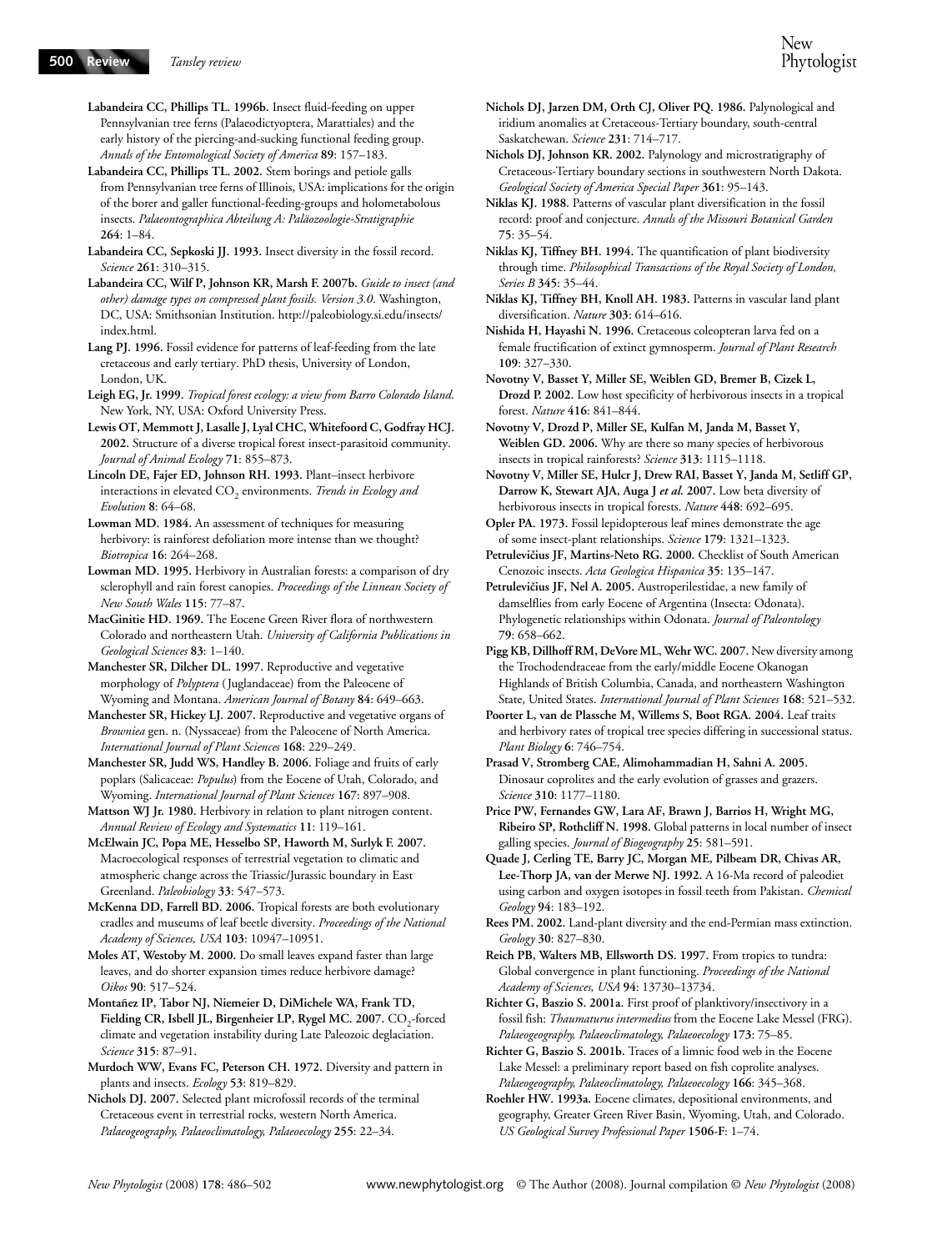- **Roehler HW. 1993b.** Eocene climates, depositional environments, and geography, Greater Green River Basin, Wyoming, Utah, and Colorado. *US Geological Survey Professional Paper* **1506-F**: 1–74.
- **Roopnarine PD. 2006.** Extinction cascades and catastrophe in ancient food webs. *Paleobiology* **32**: 1–19.
- **Royer DL, Berner RA, Park J. 2007b.** Climate sensitivity constrained by CO2 concentrations over the past 420 million years. *Nature* **446**: 530–532.
- **Royer DL, Sack L, Wilf P, Lusk CH, Jordan GJ, Niinemets Ü, Wright IJ,**  Westoby M, Cariglino B, Coley PD et al. 2007a. Fossil leaf economics quantified: calibration, Eocene case study, and implications. *Paleobiology* **33**: 574–589.
- **Royer DL, Wilf P, Janesko DA, Kowalski EA, Dilcher DL. 2005.**  Correlations of climate and plant ecology to leaf size and shape: potential proxies for the fossil record. *American Journal of Botany* **92**: 1141–1151.
- **Rozefelds AC. 1985.** The first records of fossil leaf mining from Australia. *Records of the New Zealand Geological Survey* **9**: 80–81.
- **Schoonhoven LM, van Loon JJA, Dicke M. 2005.** *Insect-plant biology*, 2nd edn. Oxford, UK: Oxford University Press.
- **Schweizer MK, Steele A, Toporski JKW, Fogel ML. 2007.** Stable isotopic evidence for fossil food webs in Eocene Lake Messel. *Paleobiology* **33**: 590–609.
- **Scott AC, Anderson JM, Anderson HM. 2004.** Evidence of plant–insect interactions in the Upper Triassic Molteno formation of South Africa. *Journal of the Geological Society* **161**: 401–410.
- **Scott AC, Stephenson J, Chaloner WG. 1992.** Interaction and coevolution of plants and arthropods during the Paleozoic and Mesozoic. *Philosophical Transactions of the Royal Society, Series B* **335**: 129–165.
- **Scott AC, Stephenson J, Collinson ME. 1995.** The fossil record of leaves with galls. In: Williams MAJ, ed. *Plant galls: organisms, interactions, populations*. Systematics Association Special Volume 49. Oxford, UK: Clarendon Press, 447–470.
- **Scudder SH. 1872.** Fossil insects from the Rocky Mountains. *American Naturalist* **6**: 665–668.
- **Scudder SH. 1878.** The fossil insects of the Green River shales. *Bulletin of the United States Geological and Geographical Survey of the Territories* **4**: 747–776.
- **Secord R, Gingerich PD, Smith ME, Clyde WC, Wilf P, Singer BS. 2006.**  Geochronology and mammalian biostratigraphy of middle and upper Paleocene continental strata, Bighorn Basin, Wyoming. *American Journal of Science* **306**: 211–245.
- **Siemann E, Tilman D, Haarstad J, Ritchie M. 1998.** Experimental tests of the dependence of arthropod diversity on plant diversity. *American Naturalist* **152**: 738–750.
- **Sluijs A, Schouten S, Pagani M, Woltering M, Brinkhuis H, Sinninghe Damsté JS, Dickens GR, Huber M, Reichart G-J, Stein R** *et al***. 2006.**  Subtropical Arctic Ocean temperatures during the Palaeocene/Eocene thermal maximum. *Nature* **441**: 610–613.
- **Small E. 1972.** Photosynthetic rates in relation to nitrogen recycling as an adaptation to nutrient deficiency in peat bog plants. *Canadian Journal of Botany* **50**: 2227–2233.
- **Smith DM. 2000.** The evolution of plant–insect interactions: insights from the tertiary fossil record. PhD thesis, University of Arizona, Tuscon, AZ, USA.
- **Smith DM, Nufio CR. 2004.** Levels of herbivory in two Costa Rican rain forests: implications for studies of fossil herbivory. *Biotropica* **36**: 318–326.
- **Smith ME, Carroll AR, Singer BS. 2008.** Synoptic reconstruction of a major ancient lake system: Eocene Green River Formation, western United States. *Geological Society of America Bulletin* **120**: 54–84.
- **Smith RH. 1944.** Insects and mites injurious to sycamore trees (*Platanus* spp.) in western North America. *Arborist's News* **9**: 9–16.
- **Solé RV, Montoya JM, Erwin DH. 2002.** Recovery after mass extinction: evolutionary assembly in large-scale biosphere dynamics. *Philosophical Transactions of the Royal Society of London, Series B* **357**: 697–707.
- **Stanton N. 1975.** Herbivore pressure on two types of tropical forests. *Biotropica* **7**: 8–11.
- **Stephenson J, Scott AC. 1992.** The geological history of insect-related plant damage. *Terra Nova* **4**: 542–552.
- **Sweet AR, Braman DR. 1992.** The K-T boundary and contiguous strata in Western Canada: interactions between paleoenvironments and palynological assemblages. *Cretaceous Research* **13**: 31–79.
- **Tipper JC. 1979.** Rarefaction and rarefiction the use and abuse of a method in paleontology. *Paleobiology* **5**: 423–434.
- **Titchener FR. 2000.** Plant–arthropod interactions in the late tertiary. PhD thesis, University of London, London, UK.
- **Tschudy RH, Pillmore CL, Orth CJ, Gilmore JS, Knight JD. 1984.**  Disruption of the terrestrial plant ecosystem at the Cretaceous-Tertiary boundary, Western Interior. *Science* **225**: 1030–1032.
- **Tsujita CJ, Westermann GEG. 2001.** Were limpets or mosasaurs responsible for the perforations in the ammonite *Placenticeras*? *Palaeogeography, Palaeoclimatology, Palaeoecology* **169**: 245–270.
- **Vannier J, Chen J. 2005.** Early Cambrian food chain: new evidence from fossil aggregates in the Maotianshan Shale Biota, SW China. *Palaios* **20**: 3–26.
- **Webb LJ. 1959.** A physiognomic classification of Australian rain forests. *Journal of Ecology* **47**: 551–570.
- **Westerhold T, Röhl U, Laskar J, Raffi I, Bowles J, Lourens LJ, Zachos JC. 2007.** On the duration of magnetochrons C24r and C25n and the timing of early Eocene global warming events: implications from the Ocean Drilling Program Leg 208 Walvis Ridge depth transect. *Paleoceanography* **22**: PA2201. doi:10.1029/2006PA001322.
- **Wilf P. 1997.** When are leaves good thermometers? A new case for Leaf Margin Analysis. *Paleobiology* **23**: 373–390.
- **Wilf P. 2000.** Late Paleocene-early Eocene climate changes in southwestern Wyoming: paleobotanical analysis. *Geological Society of America Bulletin* **112**: 292–307.
- **Wilf P, Cúneo NR, Johnson KR, Hicks JF, Wing SL, Obradovich JD. 2003a.** High plant diversity in Eocene South America: evidence from Patagonia. *Science* **300**: 122–125.
- **Wilf P, Johnson KR. 2004.** Land plant extinction at the end of the Cretaceous: a quantitative analysis of the North Dakota megafloral record. *Paleobiology* **30**: 347–368.
- **Wilf P, Johnson KR, Cúneo NR, Smith ME, Singer BS, Gandolfo MA. 2005a.** Eocene plant diversity at Laguna del Hunco and Río Pichileufú, Patagonia, Argentina. *American Naturalist* **165**: 634–650.
- **Wilf P, Johnson KR, Huber BT. 2003b.** Correlated terrestrial and marine evidence for global climate changes before mass extinction at the Cretaceous-Paleogene boundary. *Proceedings of the National Academy of Sciences, USA* **100**: 599–604.
- **Wilf P, Labandeira CC. 1999.** Response of plant-insect associations to Paleocene-Eocene warming. *Science* **284**: 2153–2156.
- **Wilf P, Labandeira CC, Johnson KR, Coley PD, Cutter AD. 2001.**  Insect herbivory, plant defense, and early Cenozoic climate change. *Proceedings of the National Academy of Sciences, USA* **98**: 6221–6226.
- **Wilf P, Labandeira CC, Johnson KR, Cúneo NR. 2005b.** Richness of plant-insect associations in Eocene Patagonia: a legacy for South American biodiversity. *Proceedings of the National Academy of Sciences, USA* **102**: 8944–8948.
- **Wilf P, Labandeira CC, Johnson KR, Ellis B. 2006.** Decoupled plant and insect diversity after the end-Cretaceous extinction. *Science* **313**: 1112–1115.
- **Wilf P, Labandeira CC, Kress WJ, Staines CL, Windsor DM, Allen AL, Johnson KR. 2000.** Timing the radiations of leaf beetles: hispines on gingers from latest Cretaceous to Recent. *Science* **289**: 291–294.
- **Wilf P, Wing SL, Greenwood DR, Greenwood CL. 1998.** Using fossil leaves as paleoprecipitation indicators: an Eocene example. *Geology* **26**: 203–206.
- **Wills C, Harms KE, Condit R, King D, Thompson J, He F, Muller-Landau HC, Ashton P, Losos E, Comita L** *et al***. 2006.**  Nonrandom processes maintain diversity in tropical forests. *Science* **311**: 527–531.